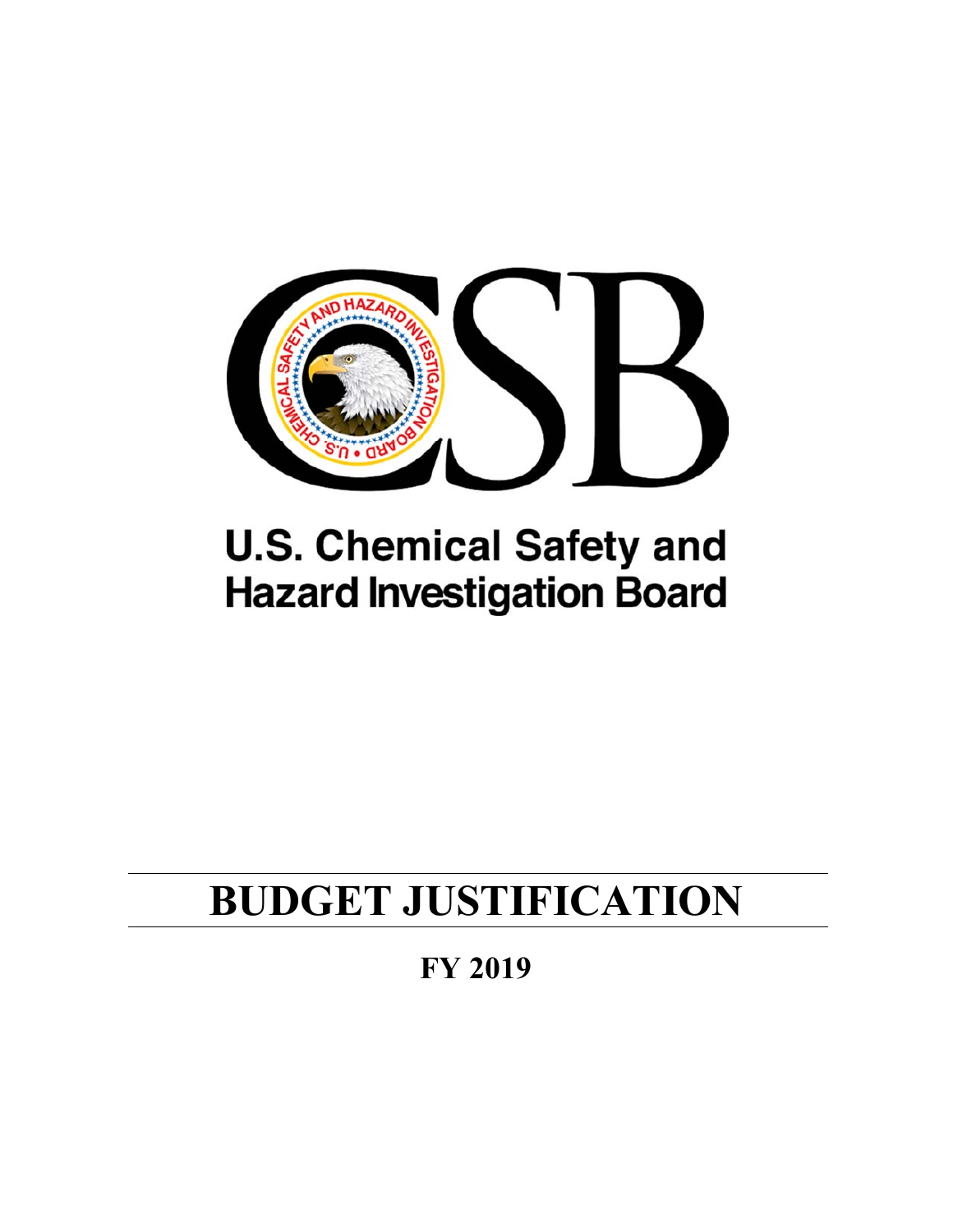# FY 2019 Budget Justification **Table of Contents**

# Contents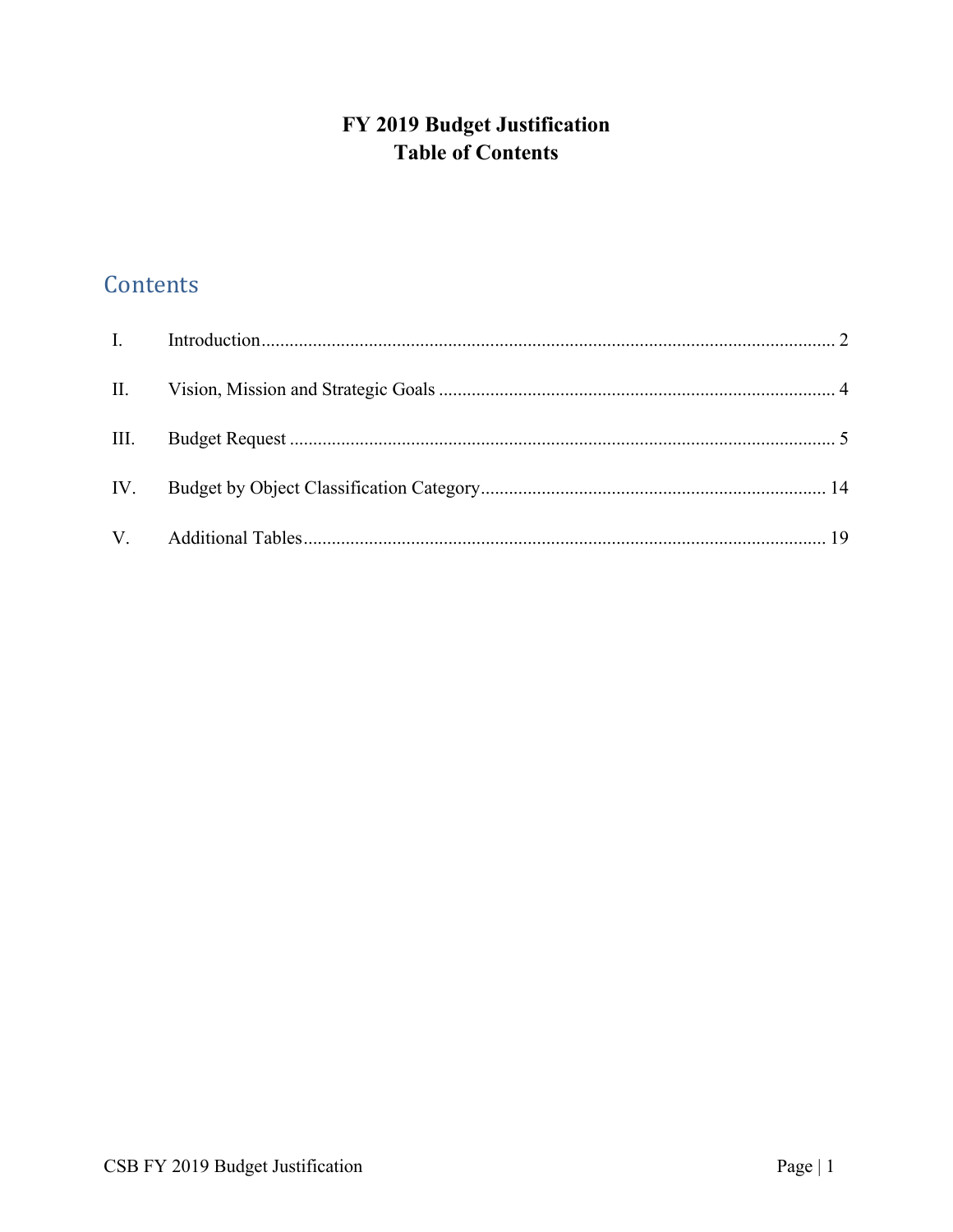# **I. Introduction**

As an independent, non-regulatory agency, the U.S. Chemical Safety and Hazard Investigation Board's (CSB) mission is to drive chemical safety change through independent investigations to protect people and the environment. To that end, the CSB conducts comprehensive, root cause investigations of serious chemical incidents, which are often preventable with robust safety programs. The agency then makes recommendations aimed at preventing similar incidents from recurring. CSB investigations have collectively identified gaps in regulatory requirements, industry standards and guidance, workforce training and operations, and emergency planning and response that caused or exacerbated the human and environmental consequences of incidents.

Throughout its twenty year history, the CSB has initiated more than 130 deployments and issued more than 800 recommendations related to chemical incidents. Incidents investigated by the CSB have resulted in more than 200 fatalities, over 1,200 injuries, and significant environmental damage. The agency educates regulators, industry personnel, standards setting organizations, academia, and the American people to help make the industries that use hazardous chemicals safer while maintaining economic prosperity.

The CSB's vision is a "nation safe from chemical disasters." The agency shares its findings and lessons learned to protect workers and the environment and to prevent costly chemical disasters. With a budget of \$11 million and a staff of 42 in FY 2017, both of which have remained relatively flat for nearly a decade, the CSB consistently worked to advance chemical safety.

The impact of the CSB's investigations and recommendations has resulted in significant safety improvements throughout the country in a wide variety of industries. The following examples of safety improvements were a direct result of CSB safety recommendations.

- The Federal Emergency Management Agency (FEMA) awarded two grants to develop training programs for first responders related to the hazards of fertilizer grade ammonium nitrate.
- The American Chemical Society (ACS) developed guidance to identify, assess and control hazards in research laboratories. The Accreditation Board for Engineering and Technology (ABET), Inc. added a requirement for chemical process safety education in university curricula for a broad range of engineering disciplines.
- BP formed an independent review panel, led by former Secretary James A. Baker III, to conduct a thorough review of the company's corporate safety culture and safety management systems. The lessons learned from the final report have been shared in the refining industry and led to specific safety improvements.
- The Occupational Safety and Health Administration (OSHA) implemented a national Special Emphasis Program to mitigate the hazards of combustible dust.
- The California Department of Industrial Relations approved new safeguards for refineries to consider safer designs to the greatest extent feasible to increase the safety of refinery equipment.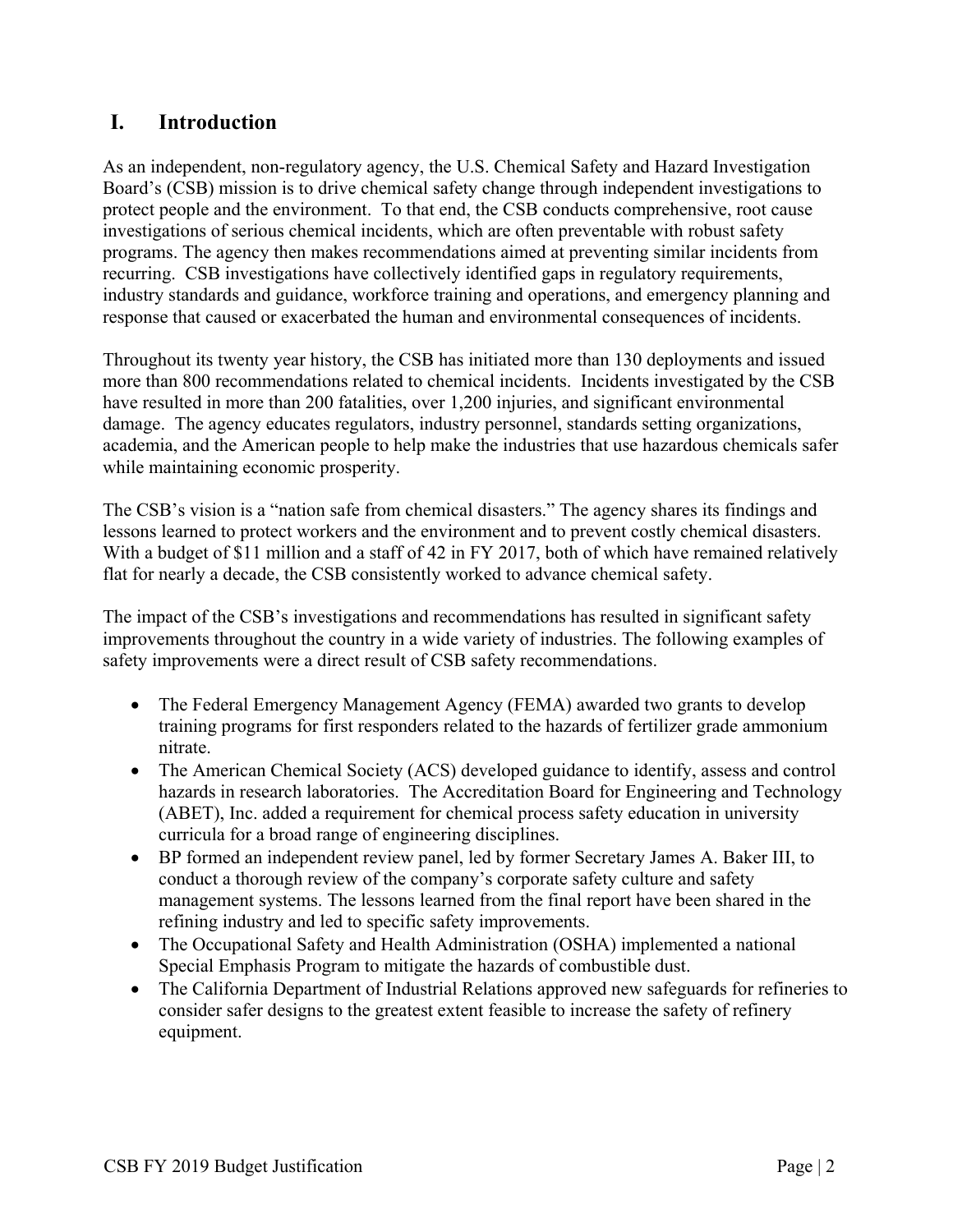The costs of chemical disasters total in the hundreds of billions of dollars. To make the safety of Americans our primary priority, it is critical that chemical safety lessons are learned and shared among diverse stakeholders that use hazardous chemicals. The CSB has investigated numerous high consequence incidents that have resulted in millions of dollars in damage and a disruption to the regional and local economies.

- Flooding from Hurricane Harvey in August 2017 disabled the refrigeration system at a chemical plant near Houston. As the temperature of chemicals stored at the facility rose, the trailers containing them began to catch fire, and emergency responders issued a six-day evacuation of residents within a 1.5 mile radius of the plant.
- A 2016 explosion at one of the country's four nitrous oxide production facilities led to a chemical shortage that affected hospitals, dentists, universities, food producers, and other industrial facilities across the country.
- A 2013 explosion at a fertilizer facility resulted in 15 fatalities and more than 260 injuries; \$230 million in insurance-related losses; and \$16 million in Federal disaster assistance; however, the company held only a \$1 million insurance policy.
- A 2012 explosion at a refinery resulted in medical treatment for 15,000 residents; \$2 million in fines and restitution; and \$447 million in increased gas prices for California consumers.<sup>1</sup>
- A 2010 explosion at an offshore drilling rig in the Gulf of Mexico resulted in \$21 billion in settlements; \$13 billion in economic and medical claims from local businesses and residents;<sup>2</sup> 11 workers killed and 17 injured; and four million barrels of oil spilled into the Gulf of Mexico.

If the CSB's many safety lessons prevent at least one catastrophic incident, the costs avoided from damage to facilities and the surrounding communities, legal settlements, and the loss of human lives far outweigh the agency's annual budget. Safety and prosperity are compatible. Strong safety programs are critical for the economic success of the many industries that use hazardous chemicals. If we do not learn from previous incidents, Americans will continue to spend billions of dollars responding to new ones, jeopardizing the prosperity of the affected industries. Through its independent investigations, the CSB plays a unique role in fostering collaboration with industry, regulators, standards setting bodies and professional organizations, thus emphasizing the CSB's vital role in driving critical chemical safety change in the United States.

CSB FY 2019 Budget Justification Page | 3 2 Data current at the publication of the CSB's final report. Litigation continued beyond the CSB's investigation.

<sup>1</sup> Gonzales, Dan, Timothy Gulden, Aaron Strong and William Hoyle. Cost–Benefit Analysis of Proposed California Oil and Gas Refinery Regulations. Santa Monica, CA: RAND Corporation, 2016. http://www.rand.org/pubs/research\_reports/RR1421.html.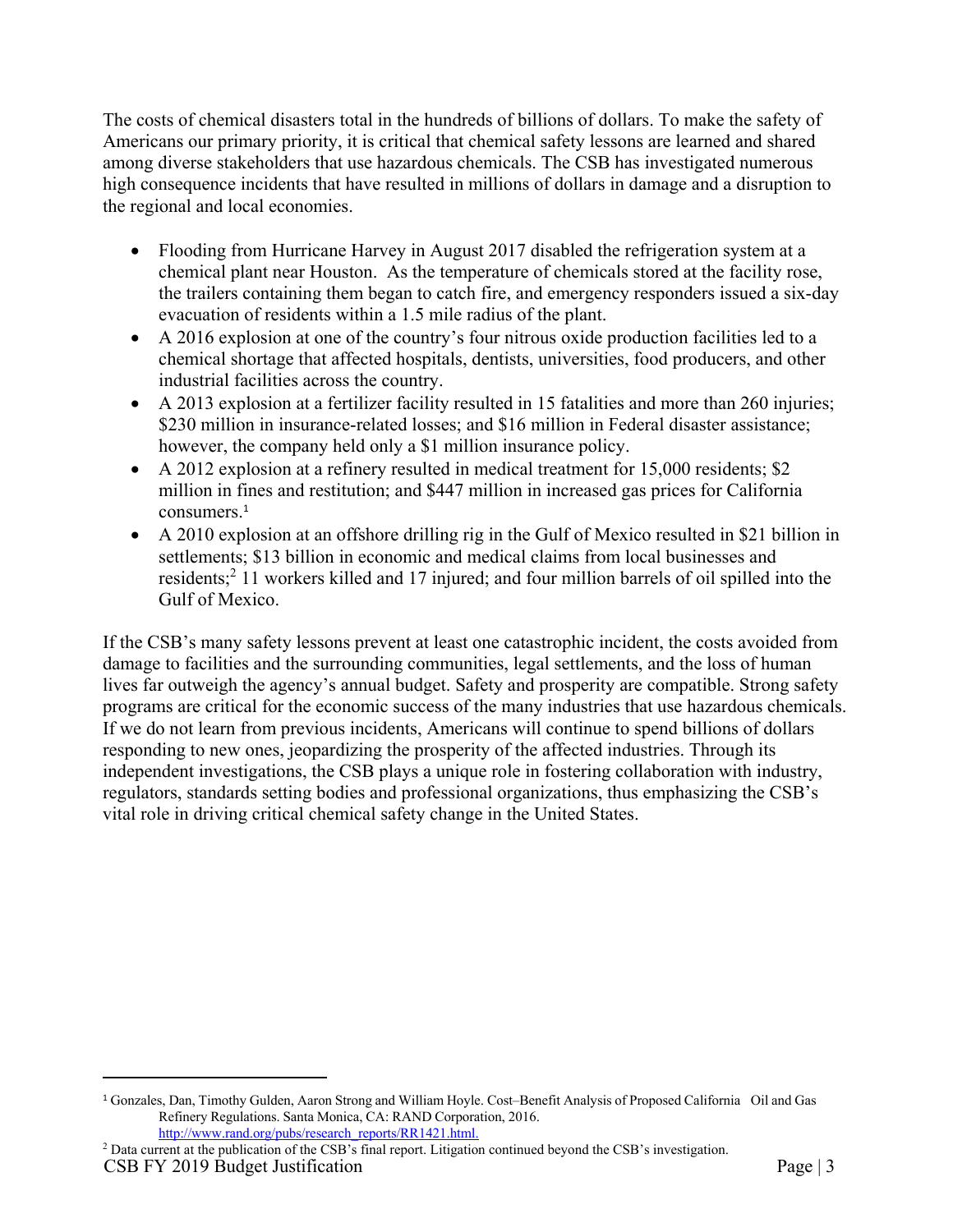# **II. Vision, Mission and Strategic Goals**

# **Vision**

# A nation safe from chemical disasters.

# **Mission**

# Drive chemical safety change through independent investigations to protect people and the environment.

# **Strategic Goals**

*Goal 1* – Prevent recurrence of significant chemical incidents through independent investigations.

- 1.1. Select for investigations those incidents and hazards that are most likely to generate recommendations or findings with broad preventive impact.
- 1.2. Complete timely, high-quality investigations that determine the causes of incidents.
- 1.3. Develop and issue recommendations with broad preventive impact.

*Goal 2 –* Advocate safety and achieve change through recommendations, outreach, and education.

- 2.1. Pursue the implementation of recommendations, with focused effort on those designated as high-impact.
- 2.2. Identify and strategically promote key chemical safety issues.
- 2.3. Disseminate chemical safety information using a variety of high-visibility tools and products.

*Goal 3 –* Create and maintain an engaged, high-performing workforce.

- 3.1. Implement effective recruiting, targeted retention, and skills-based training and mentorship.
- 3.2. Encourage management development and leadership at all levels.
- 3.3. Strategically allocate resources across the organization.
- 3.4. Strengthen operational performance and project management efforts.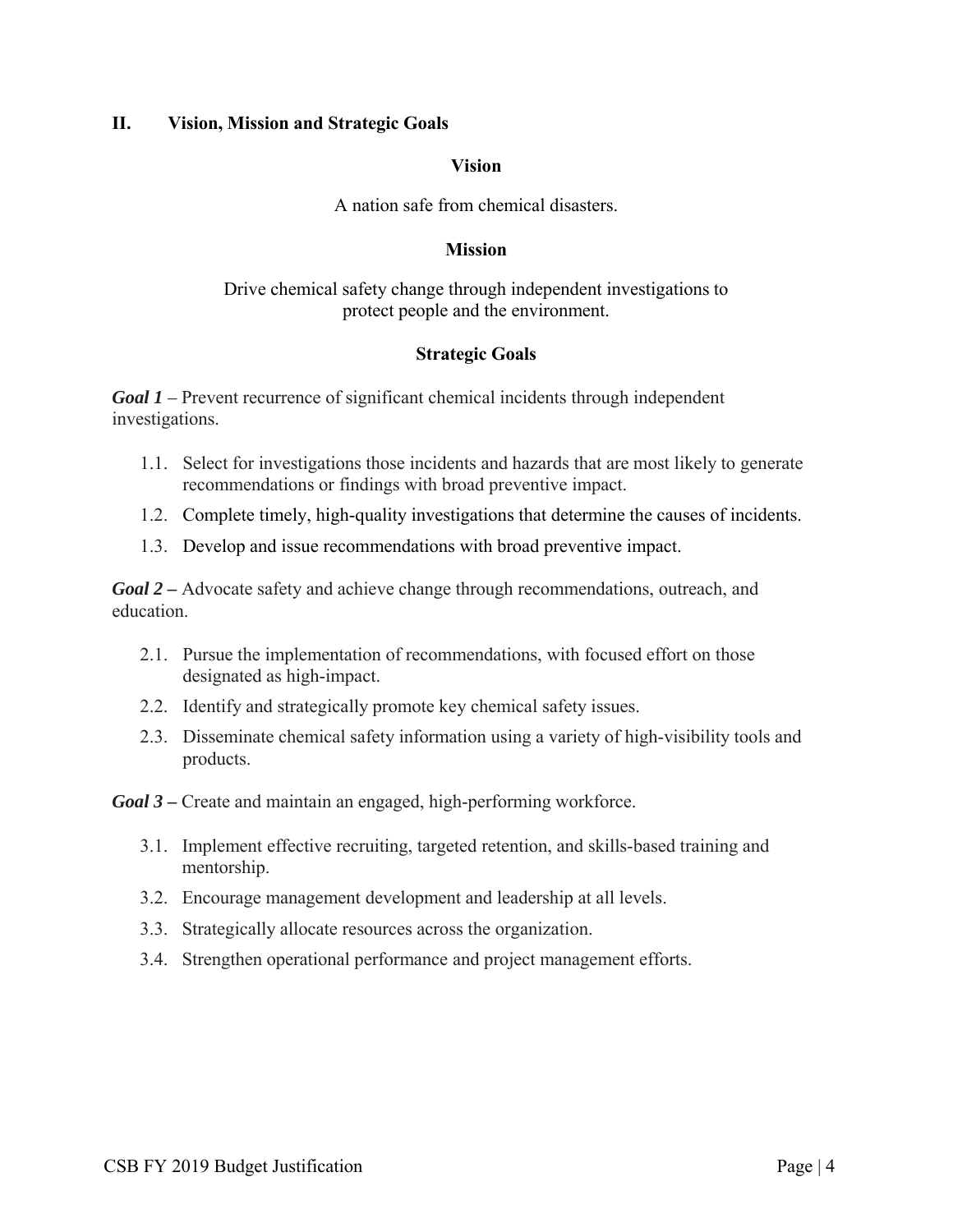# **III. Budget Request**

# **Budget Request Summary**

The CSB requests a budget of \$12.104 million in FY 2019 to accomplish its unique safety mission. This is an increase of \$1.104 million, or 10.04%, above the \$11 million recommended in *H. Rep. 115-238, Department of the Interior, Environment, and Related Agencies Appropriations Bill, 2018*. This modest growth will allow the CSB to maintain its current investigation and safety outreach capacity in FY 2019 and implement the President's initiatives for information technology (IT) modernization, preservation of Government records, transitioning to an all-electronic environment for records preservation, and increasing the accessibility of Federal information to the American public. To successfully achieve its mission and meet the President's objectives for FY 2019 and beyond, the CSB will require additional funding in several areas that are described in the object classification detail.

The requested increase in FY 2019 is partially related to full year funding for positions to be filled in FY 2018. At the time of the 2019 Budget Justification submission, the CSB has vacancies in critical positions, including one Presidentially-Appointed, Senate-Confirmed (PAS) Board Member, the General Counsel, and the Executive Director. The agency anticipates filling both the General Counsel and Executive Director positions in FY 2018.

Finally, the additional funds requested for FY 2019 will be used to make investments in the agency's IT and records management infrastructure. The shift to an all-electronic environment for records retention and an increase in the accessibility of CSB products and events to the American public will require a significant investment to upgrade the agency's current IT equipment, software and internet service capabilities.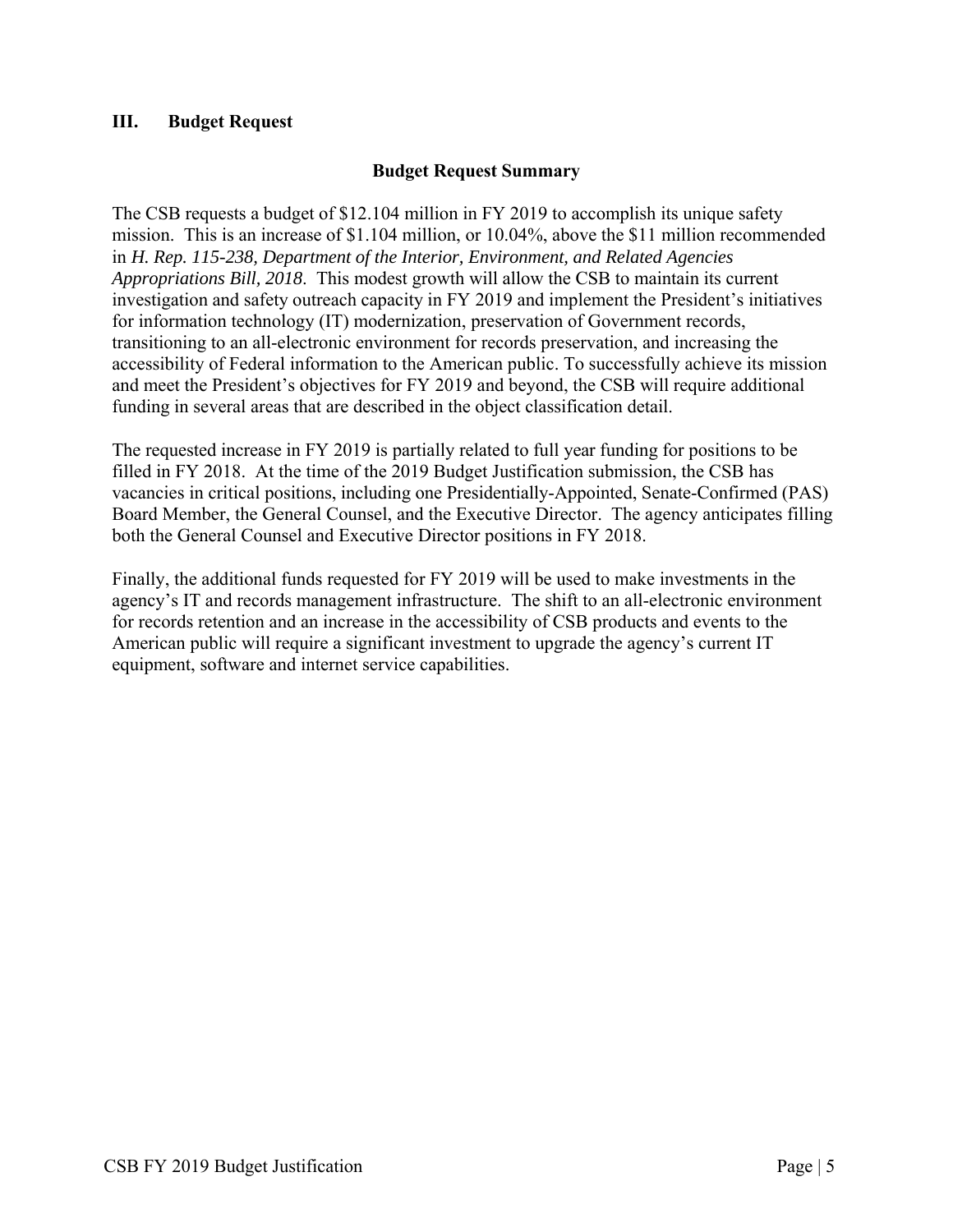# **CSB Accomplishments**

# **Investigations**

The CSB's first strategic goal is to prevent recurrence of significant chemical incidents through independent investigations. The CSB completed five investigations in FY 2017 and released two additional products in FY 2018.

- **Refinery Fire (Delaware City, DE):** On November 29, 2015, an operator at the Delaware City Refining Company's (DCRC) Kellogg Alkylation Unit suffered second degree burns to his face and neck while performing de-inventorying activities on a vessel in preparation for the removal of a pipe spool from a connected process. This incident followed two previous incidents at the same facility in August 2015. The CSB's investigation report focused on the adequacy of written procedures and safety processes. **The final report was approved on April 11, 2017, and released at a news conference on May 18, 2017, in Wilmington, Delaware.**
- **Chemical Release and Disruption of Drinking Water Supply (Charleston, WV):** On January 9, 2014, an estimated 10,000 gallons of crude methylcyclohexanemethanol (MCHM) mixed with propylene glycol phenyl ethers (PPH Stripped) were released into the Elk River when a 46,000-gallon storage tank located at the Freedom Industries site in Charleston, West Virginia, failed, disrupting the drinking water supply for approximately 300,000 residents in nine counties. The CSB's report called on aboveground storage tank facilities, government officials, drinking water utilities and public health agencies across the country to follow recommended best practices to prevent similar incidents. **The final investigation report was released on May 11, 2017.**
- **Refinery Explosion and Catalyst Release (Torrance, CA):** On February 18, 2015, at the ExxonMobil refinery in Torrance, California, an explosion resulted in four minor injuries and extensive property damage, releasing spent catalyst material into the surrounding community. The CSB's investigation focused on equipment failure, organizational factors, process hazard analyses and mechanical integrity at the refinery, and regulatory analysis. **The final report was approved on March 28, 2017, and released at a news conference on May 3, 2017, in Torrance, California.**
- **Nitrous Oxide Explosion (Cantonment, FL):** On August 28, 2016, a nitrous oxide trailer truck exploded at the Airgas manufacturing facility near Pensacola, Florida. The explosion killed the only Airgas employee present and heavily damaged the facility, halting nitrous oxide manufacturing at the Cantonment plant and leading to shortages for the medical, university, and food manufacturing industries. The plant has been inoperable since the incident. **The final report was approved on March 16, 2017, and released at a news conference on April 20, 2017, in Pensacola, Florida.**
- **Refinery Chemical Release and Fire (Baton Rouge, LA):** On November 22, 2016, an isobutane release and fire seriously injured four workers in the sulfuric acid alkylation unit at the ExxonMobil Refinery in Baton Rouge, Louisiana. During the removal of an inoperable gearbox, isobutane was released into the unit, forming a flammable vapor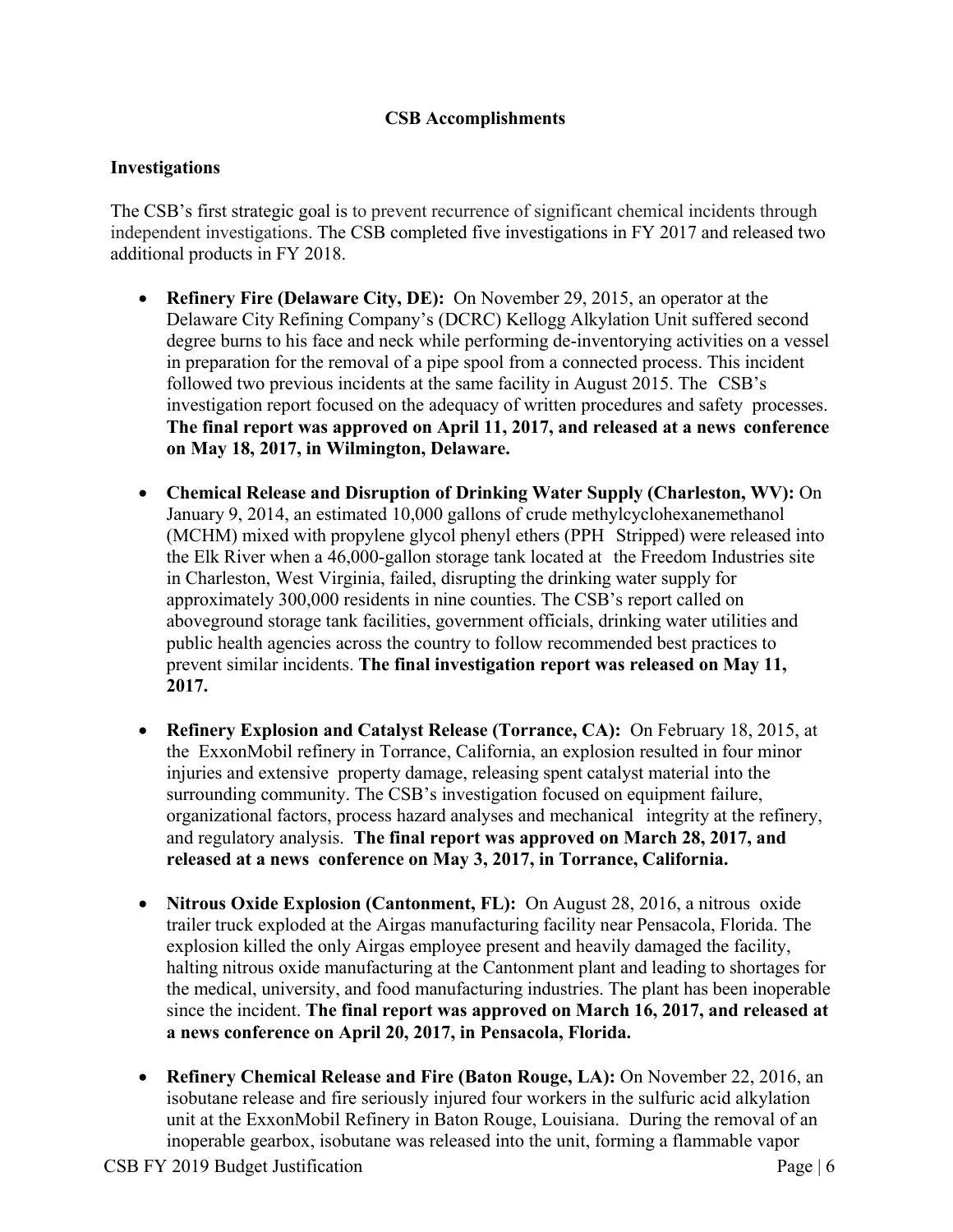cloud. The isobutane reached an ignition source within 30 seconds of the release, causing a fire and severely burning four workers who were unable to exit the vapor cloud before it ignited. **The CSB's final investigation report was released on September 18, 2017.**

- **Chemical Fire and Facility Flooding (Crosby, TX):** On August 29, 2017, flooding from Hurricane Harvey disabled the refrigeration system at the Arkema plant in Crosby, TX, which manufactures organic peroxides. The following day people within a 1.5 mile radius were evacuated for six days. During the refrigeration outage, trailers increased in temperature and the peroxides spontaneously combusted on August 31. Officials ignited the remaining unstable chemicals on September 3, 2017. The CSB's investigative report will provide guidance for the shutdown and startup of chemical facilities in response to extreme weather. **The CSB released a computer-generated animation of the events on November 15, 2017 and anticipates the release of a final report in the spring of 2018.**
- **Chlorine Release and Community Shelter-in-Place (Atchison, KS):** On April 12, 2017, the CSB released preliminary findings from its ongoing investigation of the toxic chlorine release from the MGPI Processing plant in Atchison, Kansas. On October 21, 2016, sulfuric acid was inadvertently unloaded from a tanker truck into a fixed sodium hypochlorite tank at the plant. The two materials combined to produce a mixture of chlorine gas that sent over 140 individuals, both workers and members of the public, to area hospitals and resulted in shelter-in-place and evacuation orders for thousands of local residents. **The final investigation report was released on January 3, 2018.**

In addition to the six chemical incident investigations completed since 2017, the CSB continues to conduct field work and analysis on several major open investigations. The CSB deployed to six new incidents and made significant progress in the completion of open investigation reports in FY 2017. The agency has continued to focus on the completion of more timely investigation reports to ensure that critical safety recommendations can be released earlier to prevent catastrophic incidents.

- **Toxic Chemical Release (LaPorte, TX):** On November 15, 2014, nearly 24,000 pounds of methyl mercaptan were released at the DuPont Chemical manufacturing facility in LaPorte, Texas. The release resulted in the deaths of three operators and a shift supervisor inside an enclosed manufacturing building. Additionally, three other workers were injured from their exposure to methyl mercaptan and at least three more workers experienced methyl mercaptan exposure symptoms. **The final investigation report is anticipated for release in winter of 2018.**
- Hot Work Explosion (DeRidder, LA): On February 8, 2017, three contractors were killed and seven contractors sustained injuries in an explosion at the Packaging Corporation of America facility in DeRidder, Louisiana. The fatally-injured contractors were conducting hot work activities near a 100,000-gallon storage tank that contained a flammable atmosphere and ultimately exploded. **The CSB's final report is anticipated for release in the winter of 2018.**
- **Gas Plant Explosion and Fire (Moss Point, MS):** A flammable gas release with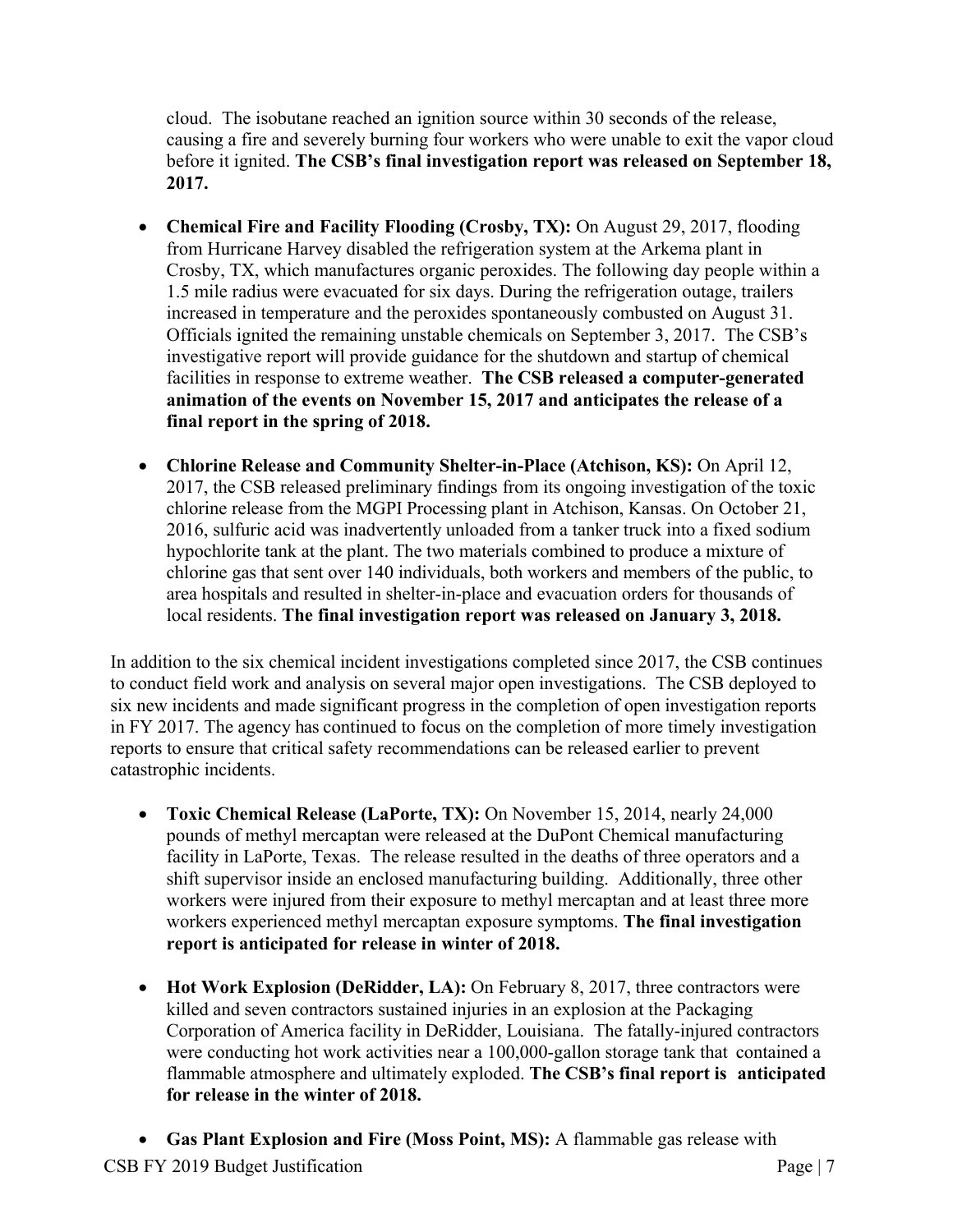subsequent fire and explosions occurred at the Enterprise Products Gas Plant, near Pascagoula, Mississippi, on June 27, 2016. The incident resulted in the evacuation of the local community. **The final investigation report is anticipated for release in spring of 2018.** 

- **Catastrophic Pressure Vessel Rupture (St. Louis, MO):** On April 3, 2017, an overpressure within a steam condensate storage tank at the Loy-Lange Box Company launched the vessel into a neighboring dry cleaning facility and fatally injured one worker at the box company and three members of the public at the adjacent facility. **The final investigation report is anticipated for release in the spring of 2018.**
- Hot Work Explosion and Fire (Nederland, TX): On August 12, 2016, seven workers were injured at the Sunoco Logistics Partners natural gas terminal in Nederland, Texas. The incident involved a flash fire during welding activities. **The final investigation report is anticipated for release in the spring of 2018.**
- **Combustible Dust Explosion (Cambria, WI):** On May 31, 2017, an explosion occurred at the Didion Milling facility in Cambria, Wisconsin, where sixteen employees were working the night shift. Thirteen people were injured, five fatally. If this incident had occurred twelve hours earlier during the day shift, up to fifty people would have been working in the damaged buildings and the number of injured and killed could have been considerably higher. The packing facility where some employees had been working completely collapsed as a result of the explosion. **The final investigation report is anticipated for release in the summer of 2018.**
- **Tank Explosions (Barbour County, WV):** On May 24, 2017, an out-of-service tank exploded at the Midland Resource Recovery facility in Philippi, West Virginia, killing two workers and severely injuring another. A few weeks later, on June 20, 2017, another vessel exploded and killed one contractor working at the site. The explosions happened in pressure vessels that were being decommissioned and cleaned, following use in natural gas service to add odorant to natural gas pipelines.

# **Recommendations Successes**

The CSB's second strategic goal is to pursue safety change through safety recommendations, outreach, and education. The implementation of CSB recommendations resulted in several significant safety improvements in FY 2017. Since its creation, the CSB has issued a total of 809 recommendations to industry, trade associations, standards setting bodies, and State and Federal agencies to advance chemical safety practices. Of those 809 recommendations, 646 (or 80%) have been closed. In FY 2017, the CSB closed 43 recommendations and advanced 74 others from 23 completed investigations.

Of the recommendations closed in FY17, three responses exceeded the actions recommended by the CSB to reduce future safety risks and hazards. Following the CSB investigation into the 2013 fertilizer explosion in West, Texas, which resulted in the deaths of twelve emergency responders and three members of the public, the CSB issued a recommendation to the Federal Emergency Management Agency (FEMA) to create and implement a competitive funding mechanism to provide training to regional, state, and local career and volunteer fire departments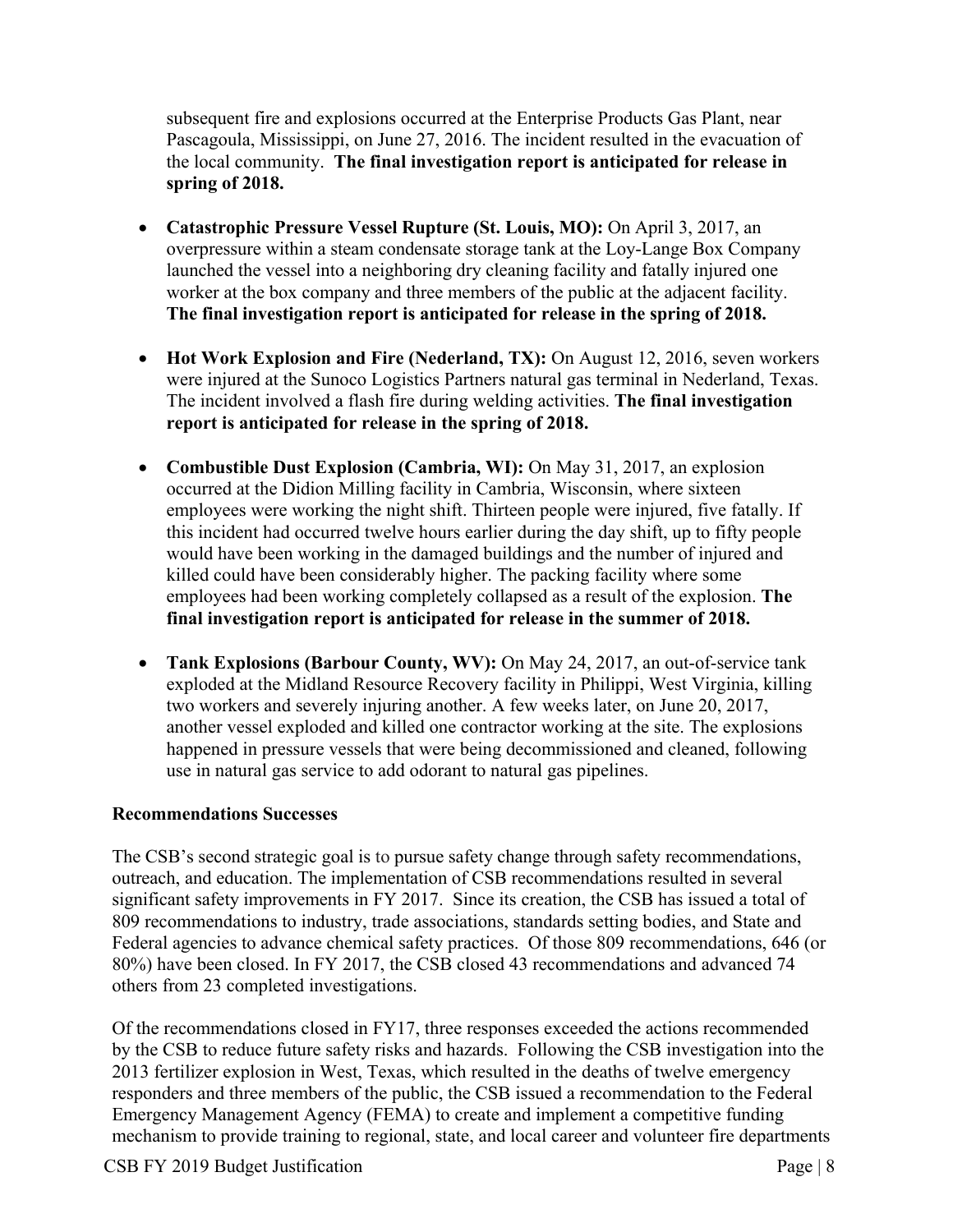that respond to fire and explosion incidents involving fertilizer grade ammonium nitrate (FGAN). In less than ten months, FEMA awarded two grants of one million dollars each to the Georgia Tech Research Institute and the International Association of Fire Fighters to develop and deliver HAZMAT training focused on FGAN hazards.

The CSB issued recommendations following an incident at the former Valero facility in Delaware City, Delaware, in which two contractors were overcome and killed by nitrogen gas that displaced the oxygen in a confined space where they were working. In August 2016, the American Society of Safety Engineers (ASSE) approved a new edition of its confined space standard, entitled *Safety Requirements for Entering Confined Spaces*. The revised standard addressed critical safety gaps, including the existence of oxygen-depleted atmospheres near the openings of confined spaces; the rapid overwhelming nature and lack of warning signs when exposed to acute oxygen deprivation; the need to use personal protection equipment when entering oxygen depleted atmospheres, regardless of the duration of exposure; and incorporated lessons learned from other CSB investigations involving confined spaces. The 2016 edition also added explanatory material and wording changes to incorporate important lessons learned from subsequent CSB investigations involving confined spaces; namely the 2007 Xcel Energy Hydroelectric Plan Penstock Fire and the 2008 Packaging Corporation of America Storage Tank Explosion, which were not part of the original recommendation. The revised standard found that oxygen deficiency was the leading atmospheric hazard resulting in fatalities inside confined spaces.

The actions of both FEMA and ASSE exemplify the success of the CSB's recommendation process to advance chemical safety change for a broad range of stakeholders. Volunteer fire fighters work in every state and must be prepared to respond to countless situations in which hazardous environments may be present. The efforts undertaken by FEMA will provide additional resources for these men and women responding to chemical emergencies. Voluntary safety standards, such as the ASSE *Safety Requirements for Confined Spaces*, provide critical guidance to all workers, contractors, and emergency personnel who face continual risks from chemical hazards. The CSB's efforts to communicate the existence of safety gaps and recommend necessary changes advance the safety of workers across the country and prevent future tragic incidents.

# **Safety Outreach and Collaboration**

Throughout FY 2017, the CSB has targeted its outreach to advance strategic safety topics described in the *Drivers of Critical Chemical Safety Change Program*. This program identifies the most critical chemical safety improvements needed to protect both people and the environment. CSB staff use this program to direct outreach initiatives and ensure that the agency's limited resources are optimized to address the most critical chemical hazards facing the nation. In December 2016, the CSB added Safe Hot Work Practices to its Critical Drivers List.

Hot work incidents occur throughout many industries in the United States, including food processing, pulp and paper manufacturing, oil production, fuel storage, and waste treatment. Most hot work incidents result in the ignition of combustible materials or the ignition of structures or debris near the hot work. The CSB found that hot work is one of the most common causes of worker deaths among incidents it investigates. Many of these incidents involve a tank or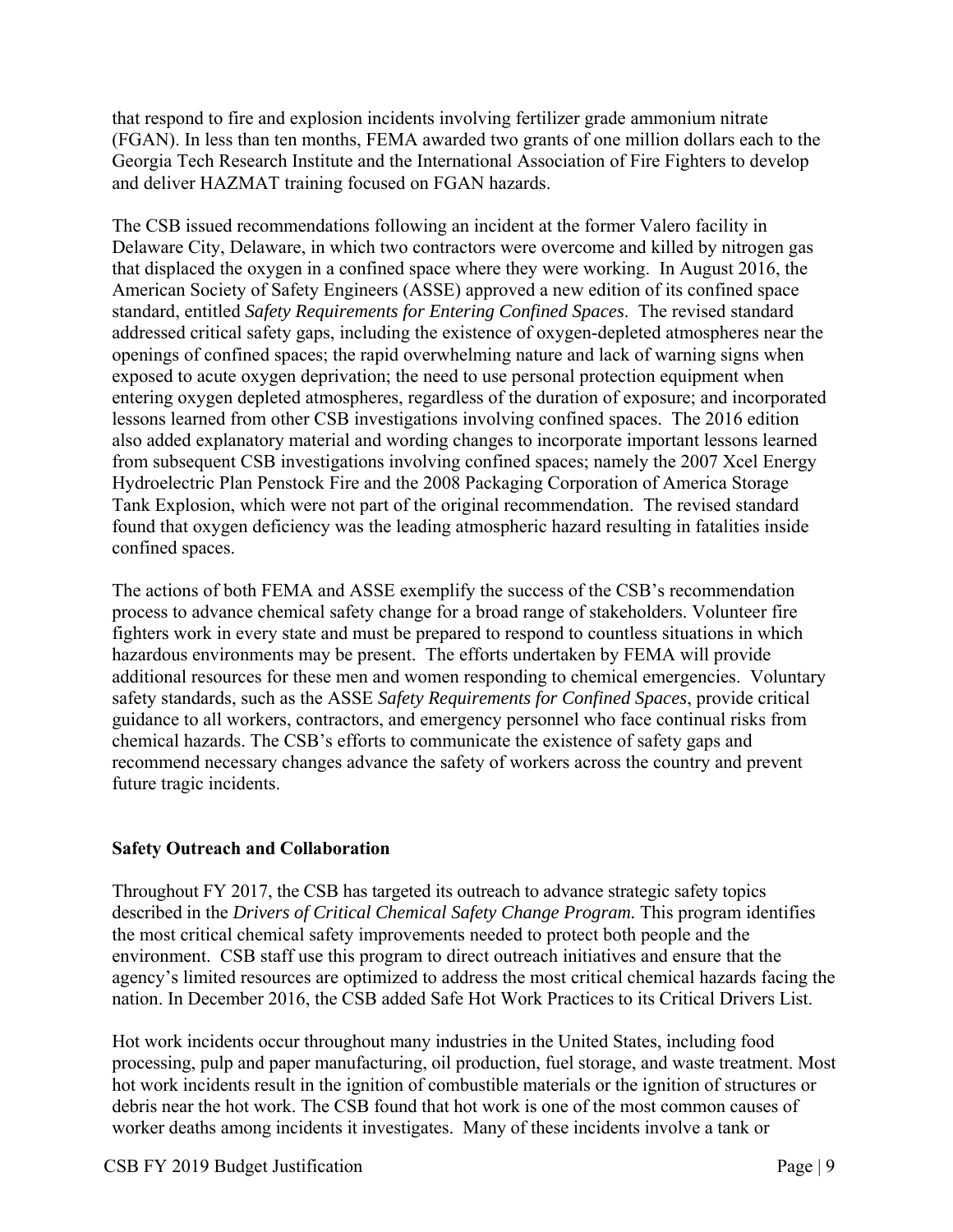container at high hazard facilities, like refineries and chemical plants. These incidents often result in injuries and fatalities and have the potential to be catastrophic. The CSB has two open investigations related to hot work that involved three fatalities and ten injuries to workers in Louisiana and Texas. Through increased outreach and education efforts guided by this program, the CSB continues to disseminate key lessons and best practices to prevent worker deaths during hot work in and around storage tanks containing flammable materials.

In an additional effort to optimize the use of its limited resources to advance chemical safety, the CSB has collaborated with other Federal agencies and safety organizations to advance shared safety goals. In June 2017, the CSB participated in the nationwide Safe + Sound Week, partnering with OSHA, the National Institute for Occupational Safety and Health (NIOSH), the National Safety Council, the American Society of Safety Engineers and the American Industrial Hygiene Association to raise awareness and understanding of the value of safety and health programs. The CSB will continue to identify opportunities to collaborate with other Federal agencies and safety organizations in FY 2018 and FY 2019.

Finally, the CSB released a variety of safety video products to view and download, free of charge, on its website and on YouTube. The video products released since January 2017 include two full-length safety videos detailing the findings from an olefins plant explosion in Baton Rouge, Louisiana, and a chlorine release in Atchison, Kansas; three computer-generated animations of incidents at refineries in Torrance, California, and Baton Rouge, Louisiana and at a chemical facility in Crosby, Texas; and two additional video products that depicted a nitrous oxide explosion near Pensacola, Florida, and a chlorine release in Atchison, Kansas. CSB videos have been viewed more than 8.2 million times on YouTube, and the agency's YouTube channel has more than 27,000 followers.

# **Organizational Excellence**

The CSB's third strategic goal is to create and maintain an engaged, high-performing workforce. The Board's *FY 2017-2021 Strategic Plan* serves as a guide for CSB work to examine emerging chemical safety hazards and help drive chemical safety improvements. With this plan, the agency will judiciously allocate limited resources to achieve the strategic goals and to promote accountability for its safety mission. Through the successful implementation of the Strategic Plan, the agency will increase its flexibility to reach broader audiences, deliver innovative and persuasive safety products, and become a premier Federal resource for chemical safety knowledge.

In FY 2018, the CSB will focus on the development of a new Human Capital Plan and a Succession Plan that will go into effect in FY 2019. With an average age of 43 for career staff members, planning for the agency's future is critical. Within the next five years, ten members of the agency's career workforce, or 26.3%, will be eligible for retirement; and within ten years, that number increases to twenty individuals, or 52.6% of the workforce. As a microagency, the CSB must have the resources to train and develop future investigators and support staff. The loss of one employee to retirement or attrition has a significant impact on the agency. The implementation of these plans in 2019 will help CSB maintain organizational continuity for the future.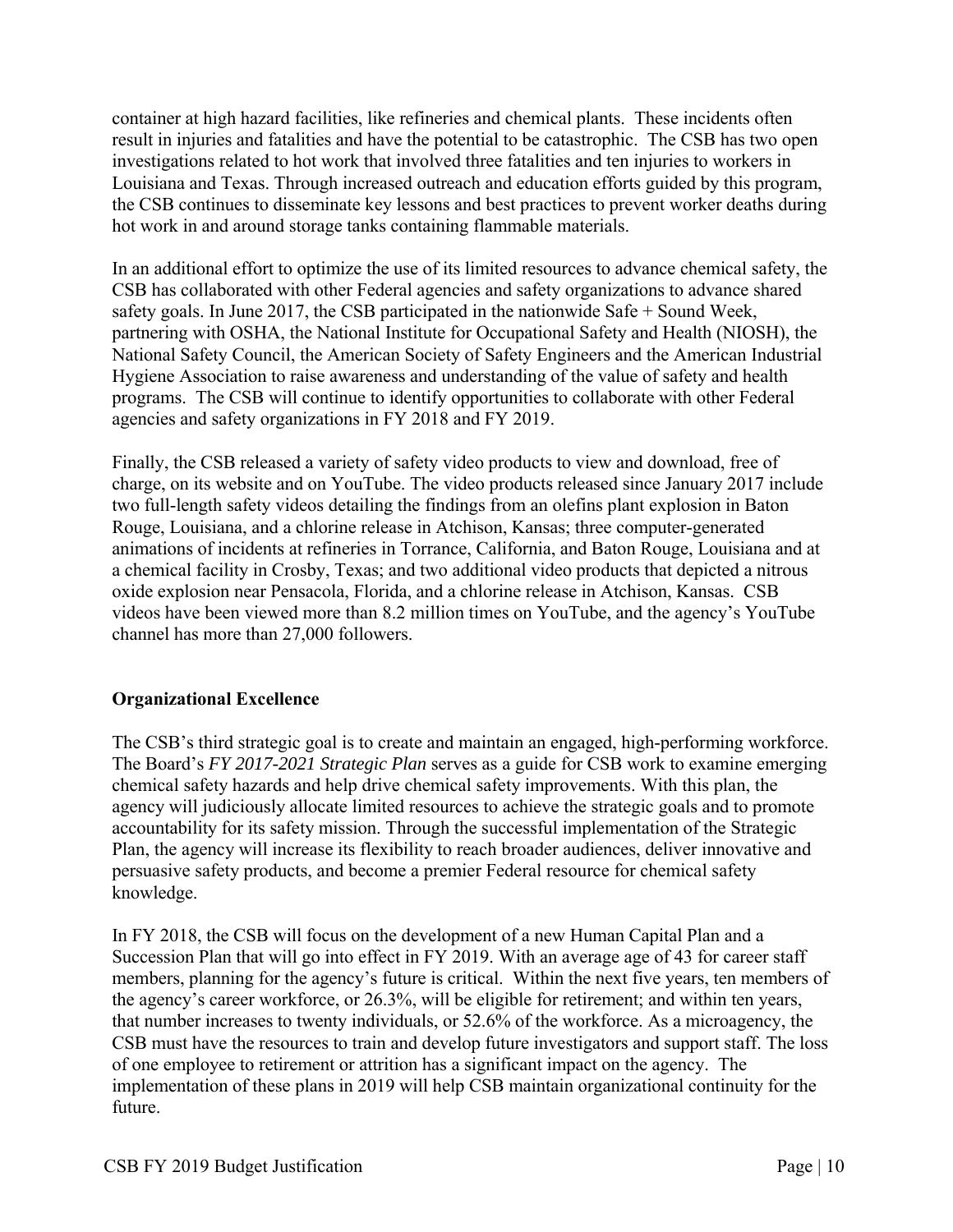Over the past two years, the CSB has placed a special emphasis on organizational efficiency and health, building trust internally and externally, and increasing productivity within the organization. Results from the 2017 Office of Personnel Management's (OPM) Federal Employee Viewpoint Survey (FEVS) show that the CSB has experienced a significant improvement in employee engagement in the last year. Overall employee engagement increased from 58% in 2016 to 79% in 2017. This 21% increase in employee engagement reflects CSB leadership's dedication to the creation and retention of an engaged, high-performing workforce and to the pursuit of operational excellence.

The CSB's focus on organizational efficiency includes a review of the agency's structure and workforce to achieve its statutory mission as well as increased productivity. The agency has undertaken several internal reviews to realign responsibilities to reduce the number of direct reports to the Chair and to empower senior staff to take greater responsibility in the management of the agency's investigations. One of the challenges identified by the agency has been the classification of certain positions within the investigative workforce.

Federal agencies are responsible for classifying their General Schedule (GS) positions consistent with position classification standards issued by OPM. Properly classified positions and job grades are based on the duties and responsibilities assigned to the position and the qualifications required to perform that work. The CSB identified the position of Attorney-Investigator as one of the positions that was not properly classified. The currently-classified Attorney-Advisors (Investigations) are required to perform investigative duties that are laid out in the Chemical Incident Investigator position description. In the course of their employment, management has occasionally tasked the incumbents to perform some legal-type activities, such as reviewing agency jurisdictional issues, securing rights of entry, providing legal interpretations, researching and analyzing federal statutes, regulations and policies, and assisting in the preparation of subpoenas and interrogatories. The primary focus of their duties, however, has been chemical incident investigations. After a thorough review of relevant position descriptions, duties, and benchmarking with other investigative agencies, the CSB determined that the Attorney-Investigators should have been hired as Chemical Incident Investigators.

The CSB considered a number of options to redress this issue, including: grandfathering the current incumbents in their current classification, assigning them to the CSB Office of the General Counsel, assigning them to the Office of General Counsel but detailing them to the Office of Investigations, and reclassifying the current positions as chemical incident investigators.

After careful consideration of these options and the needs of the agency, the CSB will reclassify the Attorney-Investigator positions as Chemical Incident Investigator positions. The Attorney-Investigator incumbents were hired under the Excepted Service hiring authority, whereas the Chemical Incident Investigator position is classified in the competitive service. Current Attorney-Investigator incumbents are eligible to apply for and compete for the newly-classified Chemical Incident Investigator position. If successful in competing for the newly classified position, the incumbents would not experience any detriment to their current pay and grade, including retaining all leave earned. They would also gain the benefits of competitive service employment that they do not currently enjoy, such as reinstatement eligibility after leaving federal service and greater mobility within the federal government.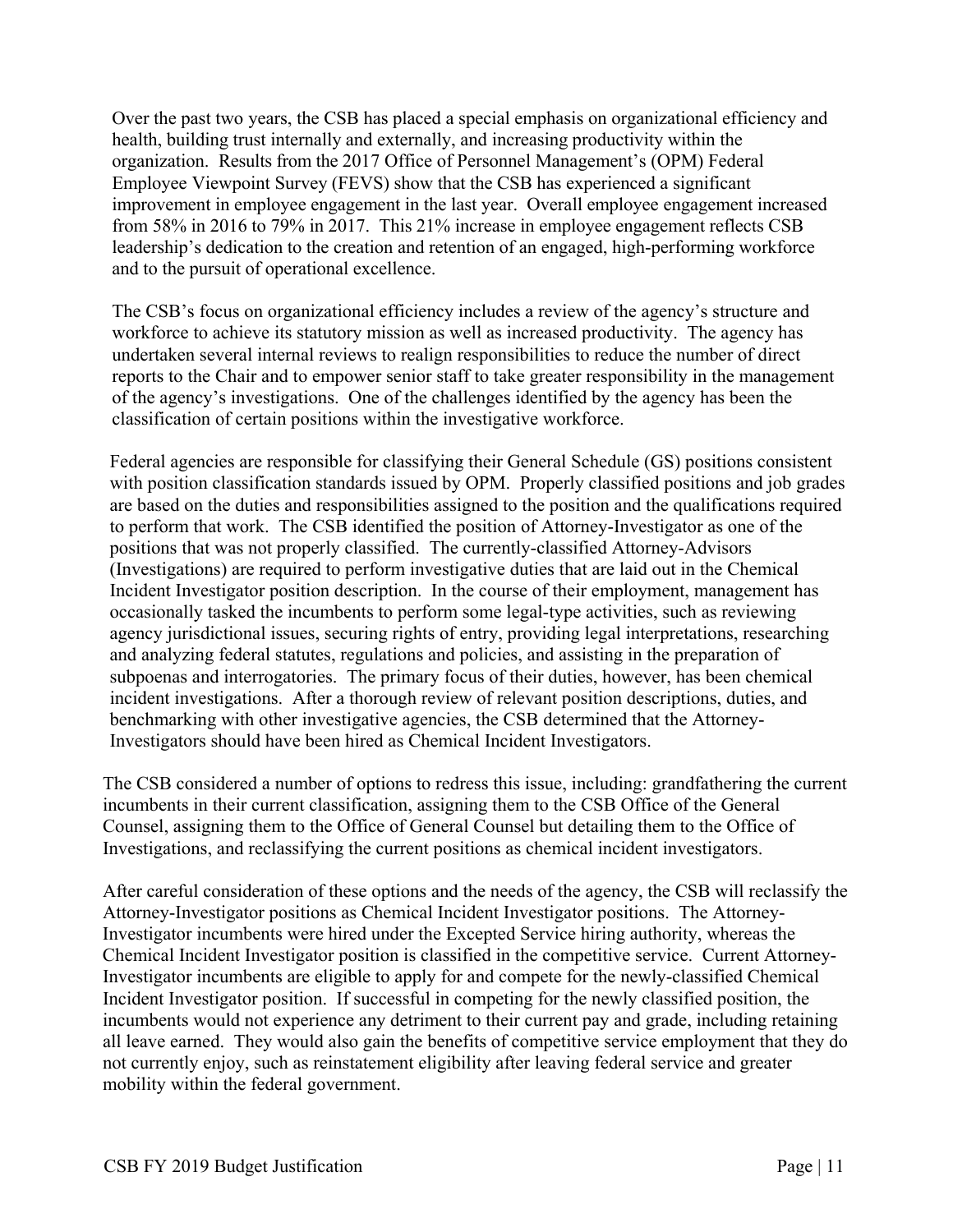# **FY 2019 Budget Request**

The CSB is requesting a budget of \$12.104 million in FY 2019 to execute its unique safety mission. Over 91% of the funds requested in FY 2019 will be distributed into four main budget categories: personnel compensation, personnel benefits, rent, and other services. Of the requested \$12.104 million, compensation costs, including fringe benefits, account for \$8.463 million – or 70.0% of the total agency budget. To procure mandatory services provided by other government agencies, such as payroll, personnel management, accounting, and occupational health services, and other non-governmental contractors, the CSB requests \$1.873 million – or 15.5% of the agency's budget request. Finally,  $$710,000 - or 5.9\% - is requested for rent, which includes$ office space in Washington, DC, and Denver, Colorado.

The requested funding will allow the CSB to increase programmatic activities that support its three strategic objectives.

- **Investigations.** The CSB evaluates three to five chemical incidents that occur every day across the country and initiates investigations where there is a significant chemical safety issue with high potential for learning. To complete these investigations, the agency identifies the root causes of chemical incidents, issues recommendations to eliminate safety gaps and shares findings broadly across industries that use hazardous chemicals. CSB investigations are transparent. The agency conducts on-scene press briefings and public hearings to share findings, obtain additional facts and address concerns from members of the community. Investigative materials are available on the agency's website.
- **Safety Outreach.** The agency continues to collaborate with stakeholder groups and work with recommendations recipients – including government entities, safety organizations, trade associations, corporations, labor organizations, emergency response organizations, and educational institutions – to implement the Board's safety recommendations. The CSB continues to release safety videos and other products, in both English and Spanish, to ensure that valuable safety lessons are available to broad audiences to maximize their preventive impact.
- **Operational Excellence.** Finally, the CSB strives for continual improvement to promote organizational efficiency. In FY 2019, the CSB will continue efforts to improve management metrics and accountability to ensure that investigations are completed in a timely manner and resources are strategically allocated to advance chemical safety change. The agency will also implement revised human capital management and succession plans developed in FY 2018.

The CSB will invest in technological advances to improve operational excellence and accessibility of CSB products to the American public. In order to implement recent executive orders and OMB guidance on IT development, modernization and enhancement (DME), the CSB must upgrade equipment and software to accommodate the significant increases in the number of electronic records created and maintained. In order to comply with the Administration's initiatives for IT modernization, the CSB must make several improvements to its IT infrastructure, including the replacement of aging and end-of-life hardware; migration from physical hardware to servers in a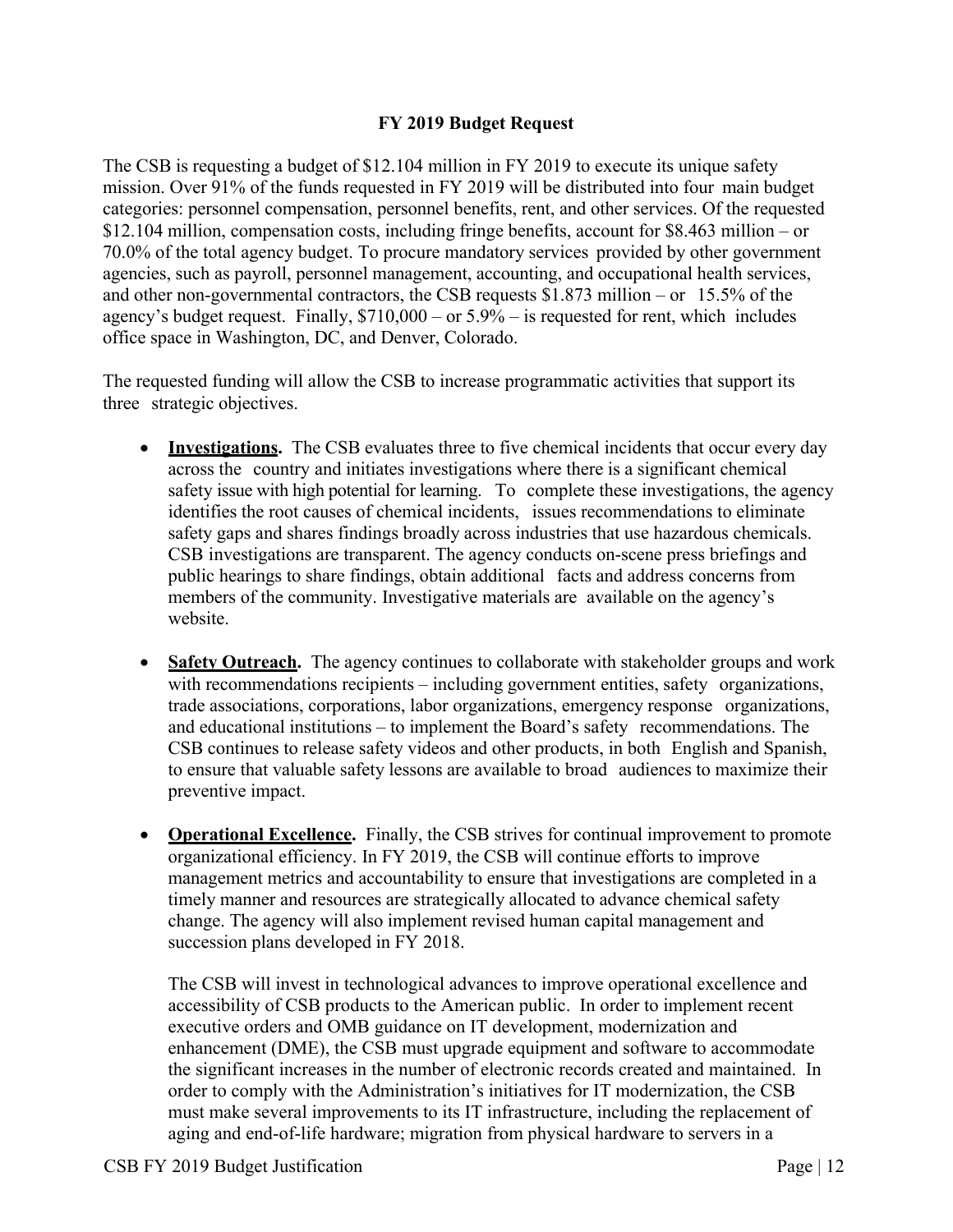virtualized environment in both its Washington, DC and Denver, Colorado, offices. These improvements are required to maintain IT system security and integrity.

The CSB must also address the significant increase in the volume of data transmitted across the agency. In FY 2019, the CSB will enhance its existing cloud-based workspace solution functionality through improvements to navigation; integration with the agency's records management system; improved search and retrieval capabilities; enhanced information capture and control; and increased office automation to increase productivity. These upgrades will require significant investments in software and ongoing systems maintenance, and a one-time investment to implement a plan for systems development.

The CSB will increase the accessibility of its safety products to the American people by making public events available through live streaming. In order to live stream news conferences and public meetings, the CSB must make a significant one-time investment in audio-visual equipment. Finally, the CSB will have a recurring cost for increased internet bandwidth in both its Washington, DC, and Denver, Colorado, offices. The increased internet bandwidth is critical to support the growing electronic environment and provide faster connections to cloud-based applications and systems.

## **Conclusion**

The CSB's FY 2019 budget request for \$12.104 million allows the CSB to execute its unique safety mission and strengthen its capacity to conduct root cause investigations of catastrophic chemical incidents. By sharing the safety lessons from its incident investigations with industry, workers, and the public, the CSB maintains its role as a premier resource for chemical safety lessons learned in FY 2019. The resources developed by the CSB will be used nationwide to prevent the loss of life, injuries, and damage to surrounding communities that result from these preventable chemical incidents. This investment in the CSB allows the agency to become more effective in completing and distributing its critical life-saving work. As the agency continues to investigate chemical incidents, the Board's recommendations will draw on its robust history of chemical safety knowledge so that new and emerging industries will benefit from the best practices and safety advancements implemented by their predecessors to achieve greater prosperity. The CSB is a modest Federal investment with a large potential return: improved safety practices and long term economic sustainability for all types of industries that use hazardous chemicals, which in turn better protects the environment and saves more lives.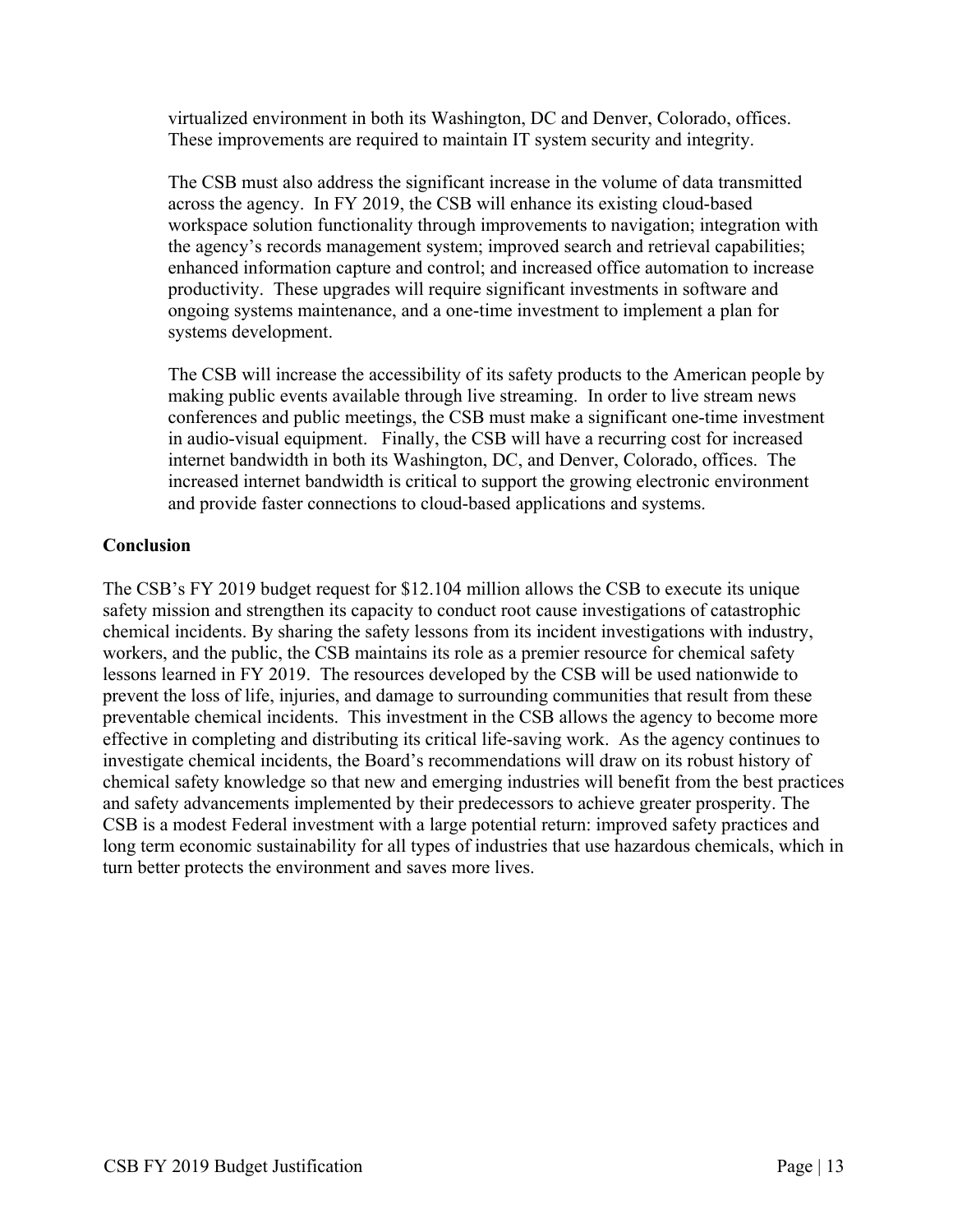# **IV. Budget by Object Classification Category**

The U.S. Chemical Safety and Hazard Investigation Board (CSB) requests \$12.104 million for FY 2019. The funding requested will enable the CSB to achieve its core mission, as required by the Clean Air Act Amendments of 1990. The proposed budget for FY 2019 is shown in the table below by budget object classification with a comparison to the FY 2018 estimated costs. The table is supported with a narrative explanation of the amount requested for each budget object classification.

| <b>Budget Object Classifications</b> |                                           | Projected<br><b>Requested</b><br>FY 2018*<br><b>FY 2019</b> |              | Change<br>FY 2018-2019 |               |
|--------------------------------------|-------------------------------------------|-------------------------------------------------------------|--------------|------------------------|---------------|
|                                      |                                           |                                                             |              | <sup>\$</sup>          | $\frac{6}{9}$ |
| 11                                   | Personnel<br>Compensation                 | \$5,980,647                                                 | \$6,396,000  | \$415,353              | 6.94%         |
| 12                                   | <b>Personnel Benefits</b>                 | 1,915,180                                                   | 2,067,000    | 151,820                | 7.93%         |
|                                      | <b>Subtotal Personnel</b><br><b>Costs</b> | 7,895,827                                                   | 8,463,000    | 567,173                | 7.18%         |
| 21                                   | Travel                                    | 409,084                                                     | 485,000      | 75,916                 | 18.56%        |
| 22                                   | Transportation of<br>Things               | $\theta$                                                    | $\theta$     | $\theta$               | $0.00\%$      |
| 23.2                                 | <b>Space Rental Payments</b>              | 795,250                                                     | 710,000      | $-85,250$              | $-10.72%$     |
| 23.3                                 | Communications,<br>Utilities and Misc.    | 166,850                                                     | 238,000      | 71,150                 | 42.64%        |
| 24                                   | Printing and<br>Reproduction              | 23,100                                                      | 24,000       | 900                    | 3.90%         |
| 25                                   | Other Services                            | 1,529,338                                                   | 1,873,000    | 343,662                | 22.47%        |
| 26                                   | <b>Supplies and Materials</b>             | 180,551                                                     | 190,000      | 9,449                  | 5.23%         |
| 31                                   | Equipment                                 | $\theta$                                                    | 121,000      | 121,000                | $>100\%$      |
|                                      | <b>Totals</b>                             | \$11,000,000                                                | \$12,104,000 | \$1,104,000            | 10.04%        |
|                                      | <b>FTEs</b>                               | 46                                                          | 46           | 0                      | $0.00\%$      |

**Budget Object Classification Table** Fiscal Years 2018 and 2019

\* H.R. 3354.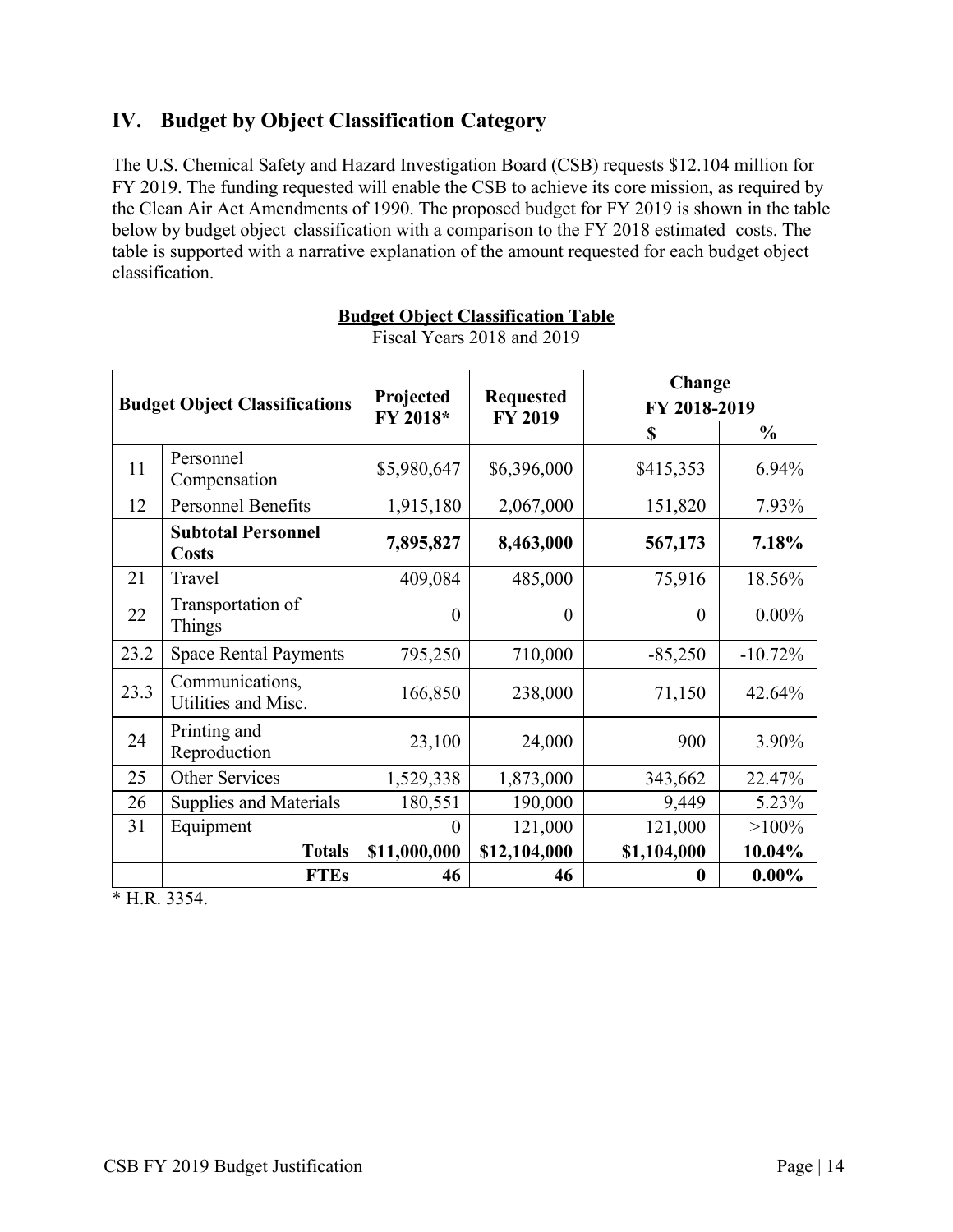## **Budget Object Classification Detail**

## **11.0 Personnel Compensation**

### **Change FY 2018-FY 2019**

| FY 2018     | FY 2019          | Amount    | $\frac{0}{2}$ |
|-------------|------------------|-----------|---------------|
| \$5,980,647 | \$6,396,000<br>. | \$415,353 | 6.94          |
|             |                  |           |               |

The budget request for FY 2019 includes \$6,396,000 to fund direct payroll costs for five board members and 41 staff members. This object class includes promotions and step increases to retain and advance entry and intermediate level employees.

#### **12.0 Personnel Benefits**

#### **Change FY 2018-FY 2019**

| FY 2018     | FY 2019     | Amount    | $\%$ |
|-------------|-------------|-----------|------|
| \$1,915,180 | \$2,067,000 | \$151,820 | 7.93 |

CSB personnel benefits include the Government's contributions to the CSRS and FERS retirement programs; life and health insurance programs; the student loan repayment program; the Transit Subsidy Program; and the Thrift Savings Plan. The FY 2019 request reflects benefits for five board members and 41 staff members.

## **21.0 Travel**

## **Change FY 2018-FY 2019**

| FY 2018   | FY 2019   | Amount   | $\frac{0}{0}$ |
|-----------|-----------|----------|---------------|
| \$409,084 | \$485,000 | \$75,916 | 18.56         |

In FY 2018, the CSB had to significantly reduce the budgets for interoffice travel between Washington, DC and Denver, Colorado (\$32,916, FY 2019) and for travel to training (\$30,000, FY 2019) due to increased personnel costs in FY 2018. The CSB requests to restore the previously-reduced travel budgets and increase the travel budget for public meetings and news conferences (\$11,000) in FY 2019.

# **22.0 Transportation of Things**

The CSB does not anticipate employee relocation shipment costs in FY 2019.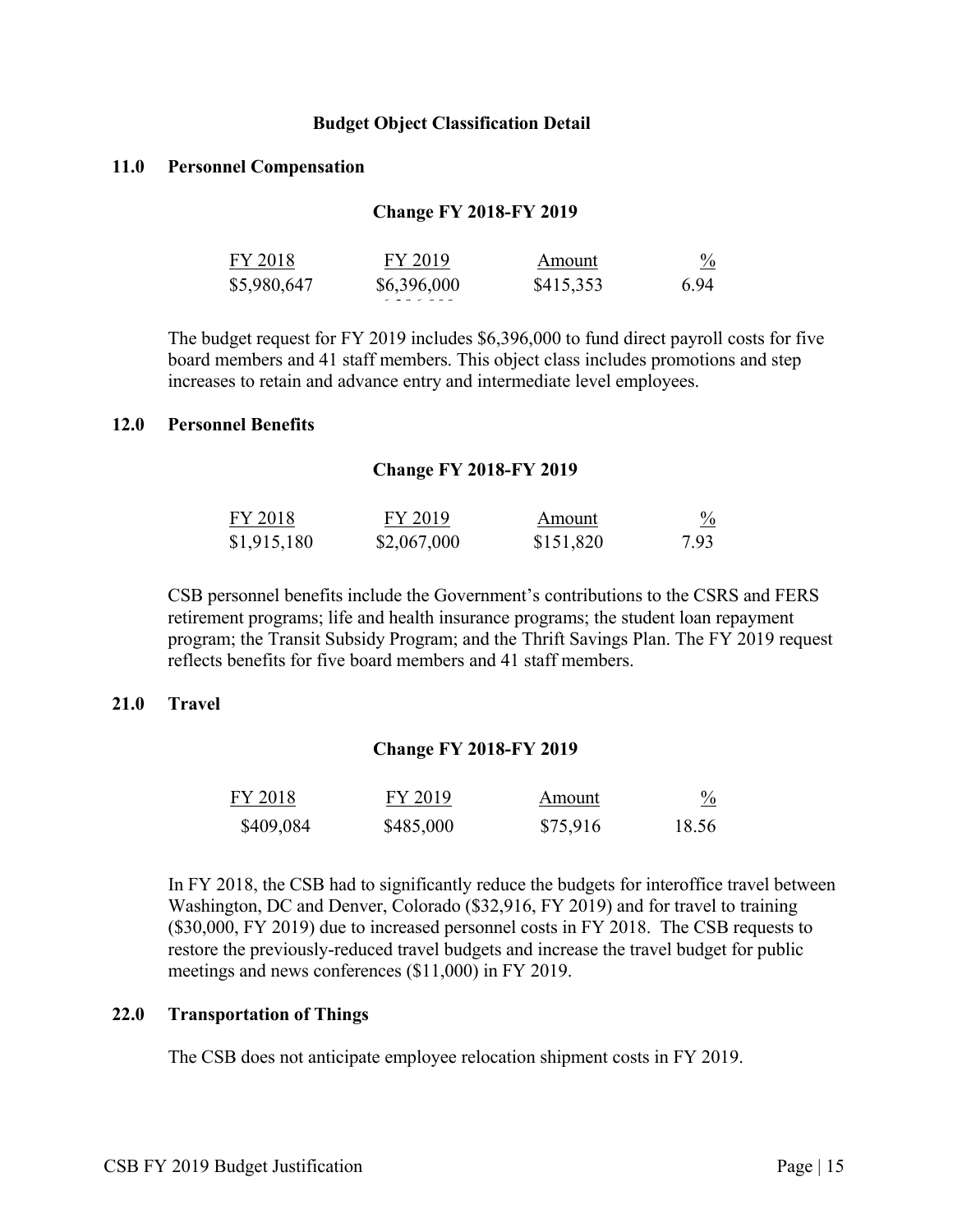## **23.2 Space Rental Payments**

| FY 2018   | FY 2019   | Amount       | $\frac{0}{2}$ |
|-----------|-----------|--------------|---------------|
| \$795,250 | \$710,000 | $-$ \$85,250 | $-10.72$      |

**Change FY 2018-FY 2019**

This request includes \$574,000 for office space rental for the headquarters office in Washington, D.C., a cost savings of \$100,000 from the FY 2018 cost, and \$99,000 for the rental of office space in the Denver Federal Center. These projected rent costs are based on FY 2019 estimates provided by the General Services Administration (GSA) and the lessor of the headquarters office building in Washington, DC, and reflects discounts negotiated into the lease for the headquarters office. This budget object class also includes the costs for meeting room space rental for investigation and outreach activities (\$37,000).

#### **23.3 Communications, Utilities and Miscellaneous Charges**

#### **Change FY 2018-FY 2019**

| FY 2018   | FY 2019   | Amount   | $\frac{0}{2}$ |
|-----------|-----------|----------|---------------|
| \$166,850 | \$238,000 | \$71,150 | 42.64         |

Communication and postage costs are projected to be \$238,000 in FY 2019. There is a significant increase in this BOC reflecting the agency's need to upgrade the bandwidth in both its headquarters and regional office in Denver, Colorado. In order to support IT modernization, an electronic records environment and increased accessibility to public events, the CSB anticipates a price increase of approximately \$65,000 to upgrade its internet bandwidth. This upgrade will bring the total internet cost to approximately \$134,000 in the Washington, DC, and Denver, Colorado offices. Additional communications and utilities costs include \$51,000 for cell phones and wireless broadband usage; \$31,000 for telephone services in the Washington, DC and Denver, Colorado offices; and \$11,000 for postage and express mail. Other costs are related to building security and continuity of operations.

#### **24.0 Printing and Reproduction**

#### **Change FY 2018-FY 2019**

| FY 2018  | FY 2019  | Amount | $\frac{0}{2}$ |
|----------|----------|--------|---------------|
| \$23,100 | \$24,000 | \$900  | 3.90          |

The CSB anticipates a slight increase in printing and reproduction costs in FY 2019 as part of the agency's increased outreach efforts.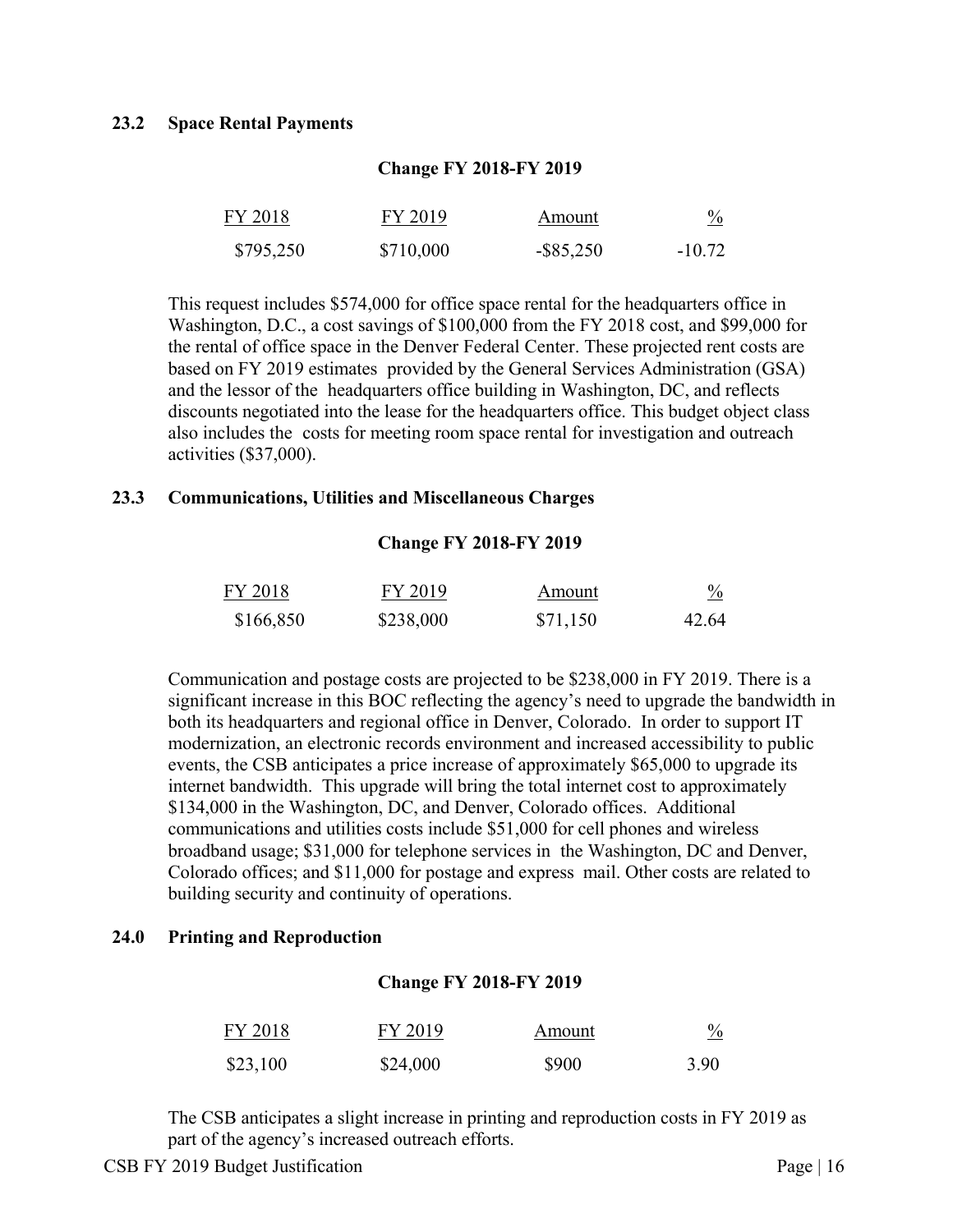| FY 2018     | FY 2019     | Amount    | $\frac{0}{0}$ |
|-------------|-------------|-----------|---------------|
| \$1,529,338 | \$1,873,000 | \$343,662 | 22.47         |

**Change FY 2018-FY 2019**

A total of \$1,873,000 is requested for services in FY 2019. Requirements in this BOC fall into two basic categories: interagency agreements for services provided by other Federal agencies and contractual services provided by non-Federal sources. Additional information on each category is provided in the following paragraphs.

*Services Provided by Other Federal Agencies.* A total of \$590,000 is requested for services provided by other Federal agencies. These services include \$163,000 for personnel and payroll services provided by the Interior Business Center (IBC) in the Department of the Interior; and \$365,000 for financial, travel, and procurement services provided by the Bureau of the Fiscal Service (BFS) in the Department of the Treasury. The remaining funds will be used for other interagency agreements with Federal Occupational Health for investigator physical examinations and respirator fit testing, incident notification services provided by the United States Coast Guard's National Response Center (NRC), HSPD-12 compliance, Employee Assistance Program (EAP) support and other government-provided services.

*Other Contractual Services.* The CSB procures a variety of services to support its mission, including expert consultants for investigations and testing (\$500,000), support for the public affairs and safety video production function (\$300,000), information technology software maintenance (\$95,000), website hosting (\$20,000), court reporting and transcription services for witness interviews (\$25,000), and training (\$75,000). The increase in costs in this BOC reflects a restoration of FY 2017 funding levels following a reduction in FY 2018 required to pay for personnel costs and an investment in software maintenance to meet the President's initiative for IT modernization and electronic records management.

## **26.0 Supplies and Materials**

#### **Change FY 2018-FY 2019**

| FY 2018   | FY 2019   | Amount  | $\frac{0}{0}$ |
|-----------|-----------|---------|---------------|
| \$180,551 | \$190,000 | \$9,449 | 5.23          |

The amount of \$190,000 is requested for supplies and materials in FY 2019, including books and reference materials (\$59,000), subscriptions (\$77,000), general office supplies (\$10,000), information technology supplies and software (\$28,000), and other supplies.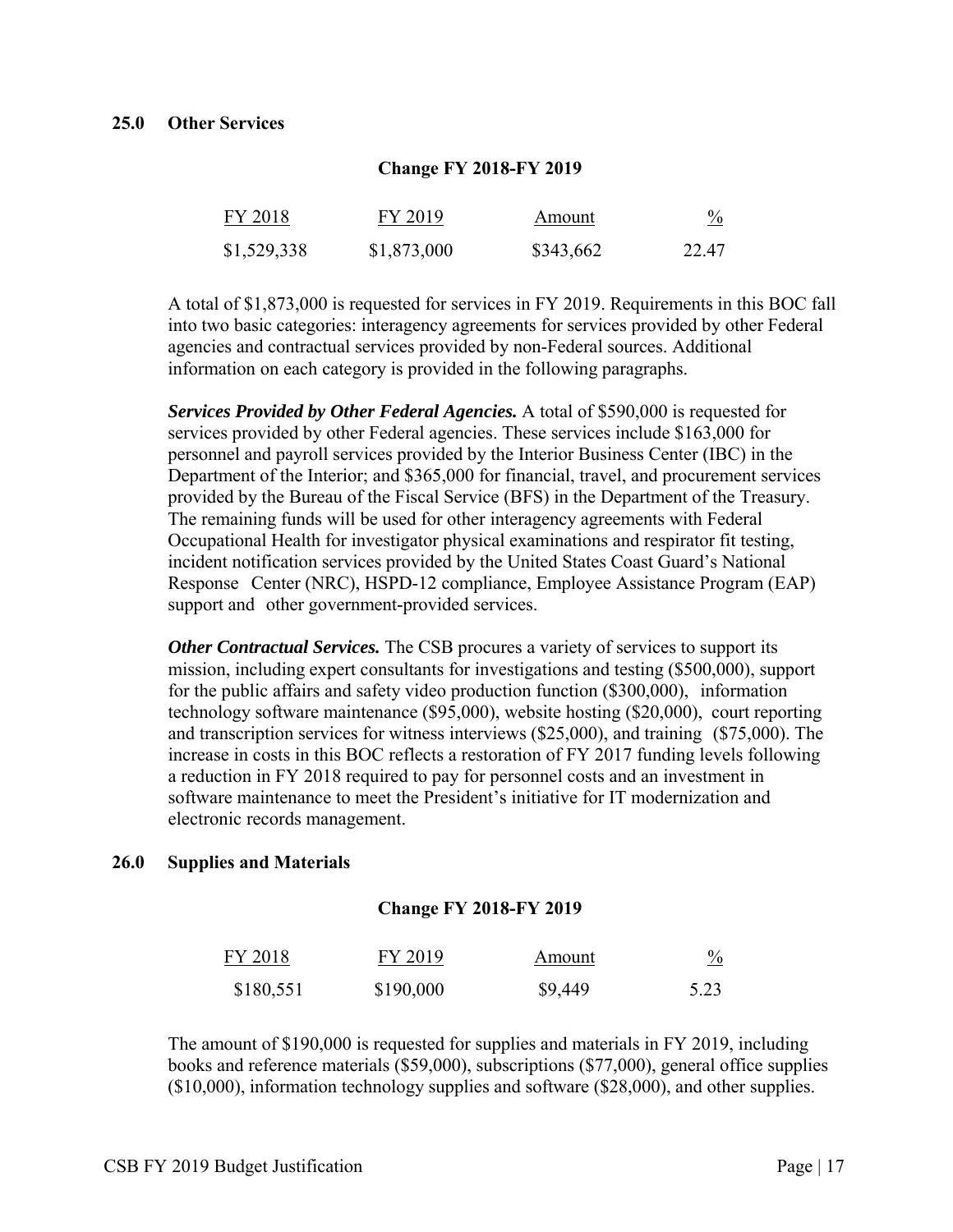# **31.0 Equipment**

| FY 2018 | FY 2019   | Amount    | $\frac{0}{2}$ |
|---------|-----------|-----------|---------------|
| \$0     | \$121,000 | \$121,000 | $>100\%$      |

**Change FY 2018-FY 2019**

The CSB will require a significant investment in IT Capital (\$121,000) in FY 2019 to meet the President's initiatives for IT modernization, electronic records management and increased accessibility to public events. The agency's specific IT Capital investments anticipated for FY 2019 include three new servers and related software (\$96,000) and a variety of upgrades to existing records management, file storage and cloud-based collaboration software.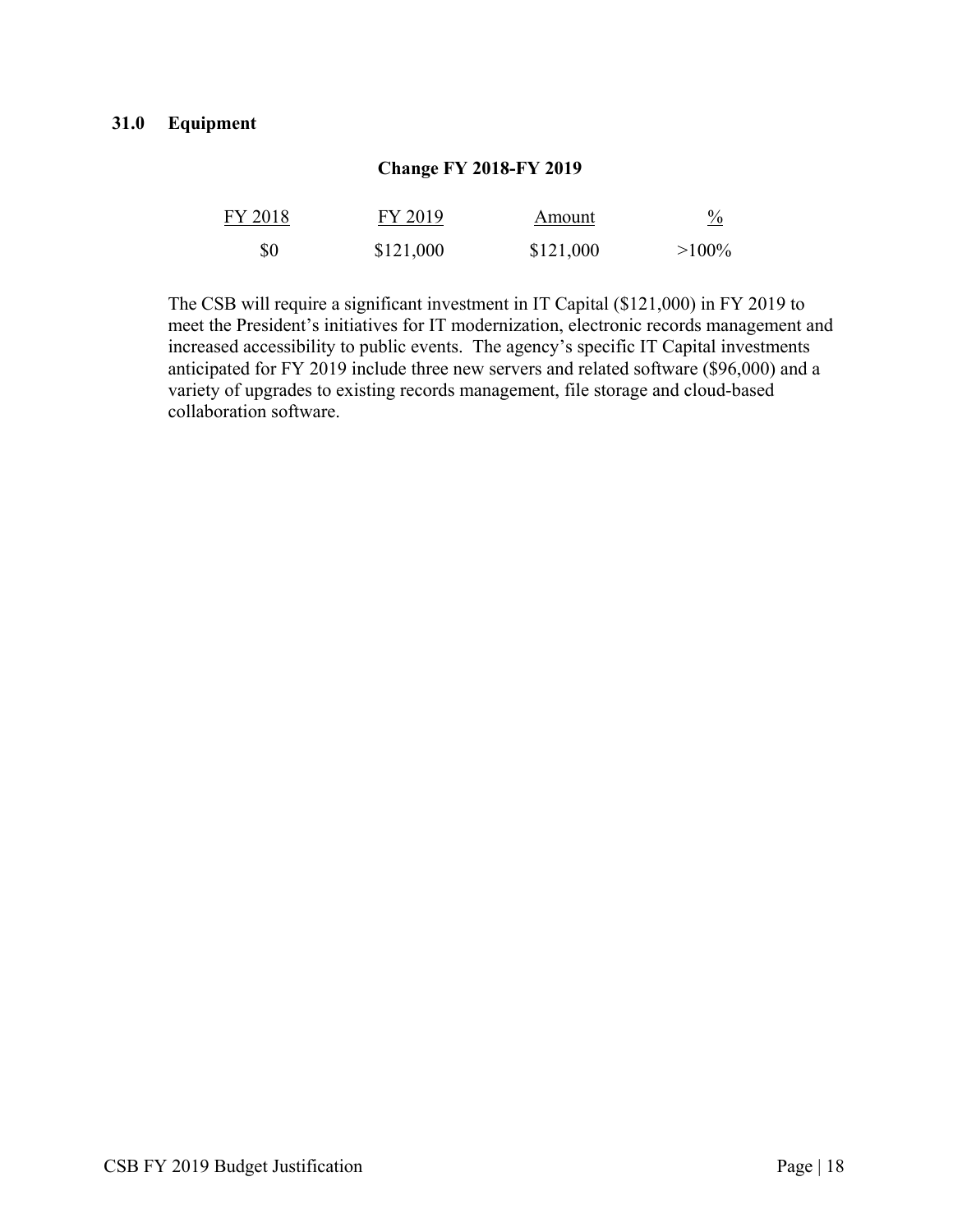# **V. Additional Tables**

# **CSB Appropriations by Fiscal Year**  (Dollars in Millions)

| <b>Fiscal Year</b> |        | <b>One-Year Funds Two-Year Funds</b> | <b>Total Funds</b> |
|--------------------|--------|--------------------------------------|--------------------|
| 1998               | \$4.00 | \$0.00                               | \$4.00             |
| 1999               | 6.50   | 0.00                                 | 6.50               |
| 2000               | 7.97   | 0.00                                 | 7.97               |
| 2001               | 4.99   | 2.49                                 | 7.48               |
| 2002               | 5.34   | 2.50                                 | 7.84               |
| 2003               | 7.31   | 0.50                                 | 7.81               |
| 2004               | 8.20   | 0.00                                 | 8.20               |
| 2005               | 9.03   | 0.00                                 | 9.03               |
| 2006               | 9.06   | 0.00                                 | 9.06               |
| 2007               | 9.11   | 0.00                                 | 9.11               |
| 2008               | 9.26   | 0.00                                 | 9.26               |
| 2009               | 10.20  | 0.00                                 | 10.20              |
| 2010               | 11.15  | 0.00                                 | 11.15              |
| 2011               | 10.78  | 0.00                                 | 10.78              |
| 2012               | 11.13  | 0.00                                 | 11.13              |
| 2013               | 11.20  | 0.00                                 | 11.20              |
| 2014               | 11.00  | 0.00                                 | 11.00              |
| 2015               | 11.00  | 0.00                                 | 11.00              |
| 2016               | 11.00  | 0.00                                 | 11.00              |
| 2017               | 11.00  | 0.00                                 | 11.00              |
| $2018^a$           | 11.00  | 0.00                                 | 11.00              |
| $2019^{b}$         | 12.10  | 0.00                                 | 12.10              |

# **Salaries & Expenses**

a. H.R. 3354.

b. Requested.

# **Emergency Fund C**

| <b>Fiscal Year</b> | <b>New Funding</b> | <b>Amount Spent to   Total Available</b><br><b>Date</b> |        |  |
|--------------------|--------------------|---------------------------------------------------------|--------|--|
| 2004               | \$0.44             | \$0.00                                                  | \$0.44 |  |
| 2005               | 0.40               | 0.00                                                    | 0.84   |  |

 $c$ . The Emergency Fund was established in FY 2004. It provides a funding mechanism so periodic incident investigation cost fluctuations can be met without delaying critical phases of the investigations. It is no-year funding, meaning it is available until expended.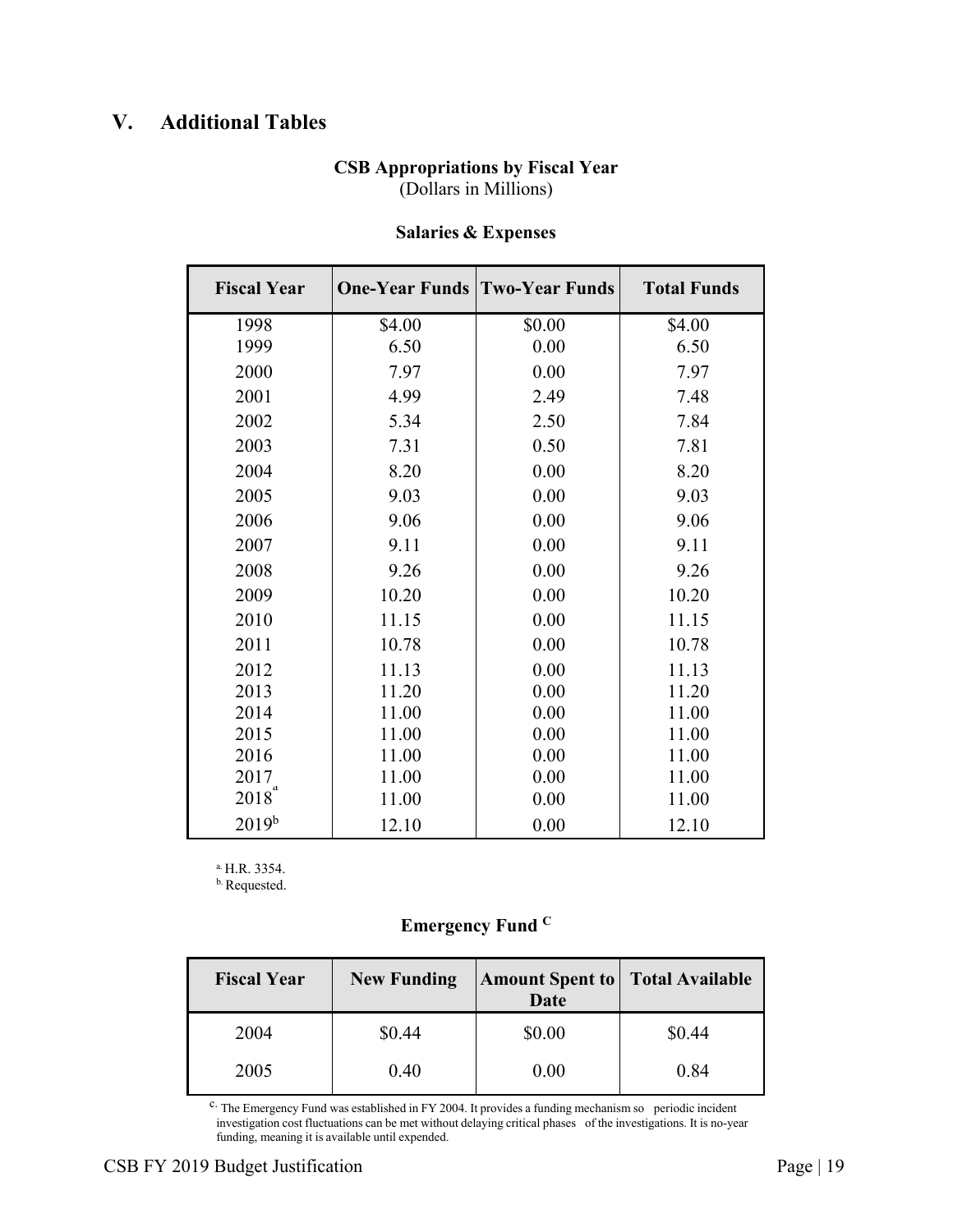|               |                  | <b>On Board</b> On Board | <b>On Board</b>  | Projected      | <b>Requested</b> |
|---------------|------------------|--------------------------|------------------|----------------|------------------|
| Grade         | 9/30/2015        | 9/30/2016                | 9/30/2017        | <b>FY 2018</b> | <b>FY 2019</b>   |
| $GS-4$        | $\boldsymbol{0}$ | $\overline{0}$           | $\boldsymbol{0}$ | $\theta$       | $\overline{0}$   |
| $GS-5$        | $\overline{0}$   | $\theta$                 | $\Omega$         | 0              | $\overline{0}$   |
| $GS-7$        | $\overline{2}$   | $\theta$                 | $\Omega$         | 0              | 0                |
| $GS-8$        | $\overline{0}$   | $\theta$                 | 0                | $\theta$       | 0                |
| $GS-9$        | $\overline{2}$   | $\overline{2}$           | 3                | 0              | 0                |
| $GS-11$       | $\overline{0}$   | 1                        | $\theta$         | 3              | 3                |
| $GS-12$       | $\overline{4}$   | 5                        | 5                | $\overline{4}$ | $\overline{4}$   |
| $GS-13$       | 8                | 5                        | 5                | 6              | 6                |
| $GS-14$       | 10               | 14                       | 15               | 12             | 12               |
| $GS-15$       | 12               | 10                       | 9                | 13             | 13               |
| Executive     | $\overline{4}$   | 4                        | 4                | 5              | 5                |
| <b>SES</b>    | $\mathbf{1}$     | $\boldsymbol{0}$         | 1                | 3              | 3                |
| <b>Totals</b> | 43               | 41                       | 42               | 46             | 46               |

# **CSB Personnel Data**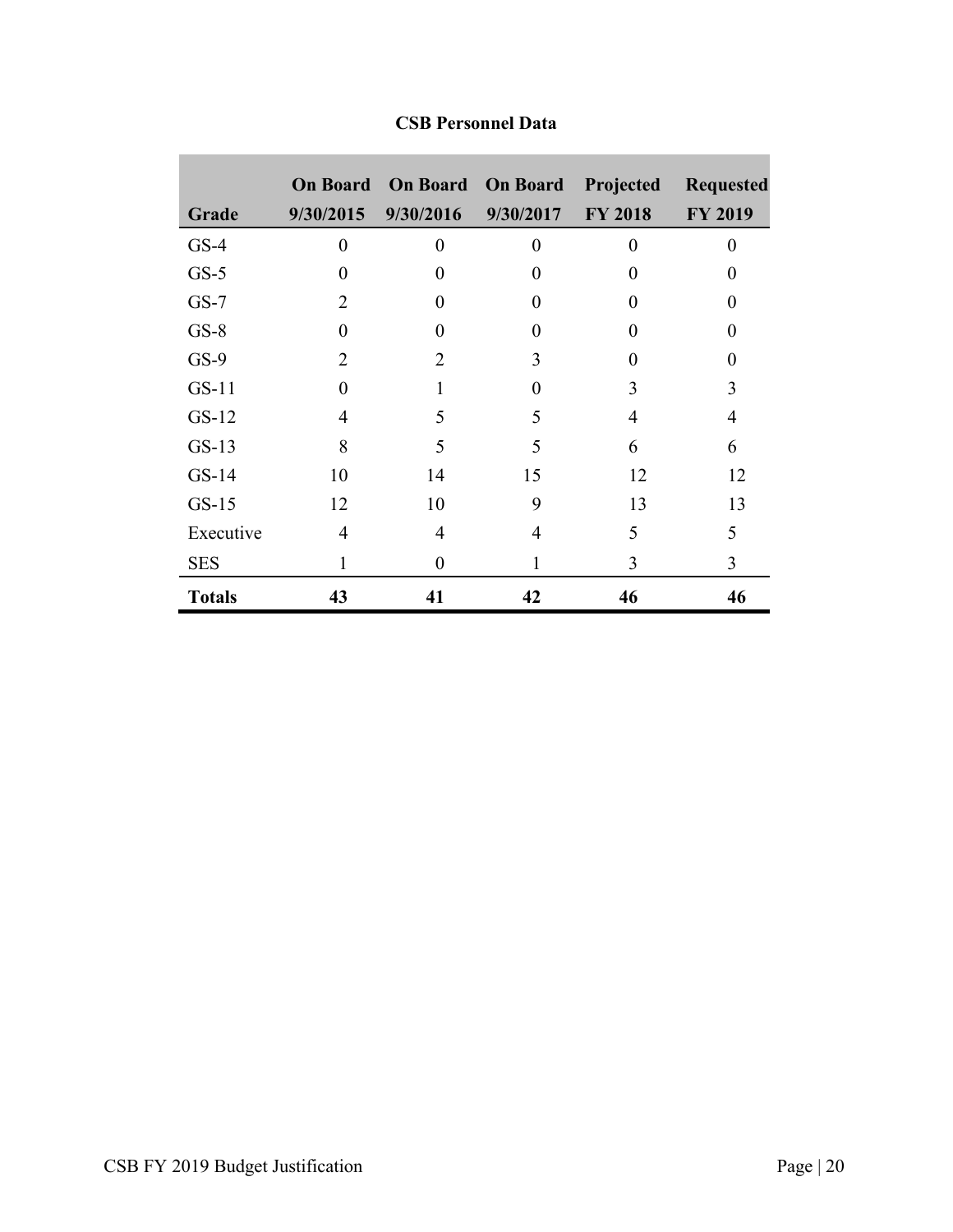#### **Recommended Appropriations Language**

# **CHEMICAL SAFETY AND HAZARD INVESTIGATION BOARD** *Federal Funds*

# **SALARIES AND EXPENSES**

For necessary expenses in carrying out activities pursuant to section  $112(r)(6)$  of the Clean Air Act, as amended, including hire of passenger vehicles, uniforms or allowances therefore, as authorized by 5 U.S.C. 5901-5902, and for services authorized by 5 U.S.C. 3109, but at rates for individuals not to exceed the per diem equivalent to the maximum rate payable for senior level positions under 5 U.S.C. 5376, \$12,104,000. Provided, that notwithstanding any other provision of law, the individual appointed to the position of Inspector General of the Environmental Protection Agency (EPA) shall, by virtue of such appointment, also hold the position of Inspector General of the Board: Provided further, That notwithstanding any other provision of law, the Inspector General of the Board shall utilize personnel of the Office of Inspector General of EPA in performing the duties of the Inspector General of the Board, and shall not appoint any individuals to positions within the Board.